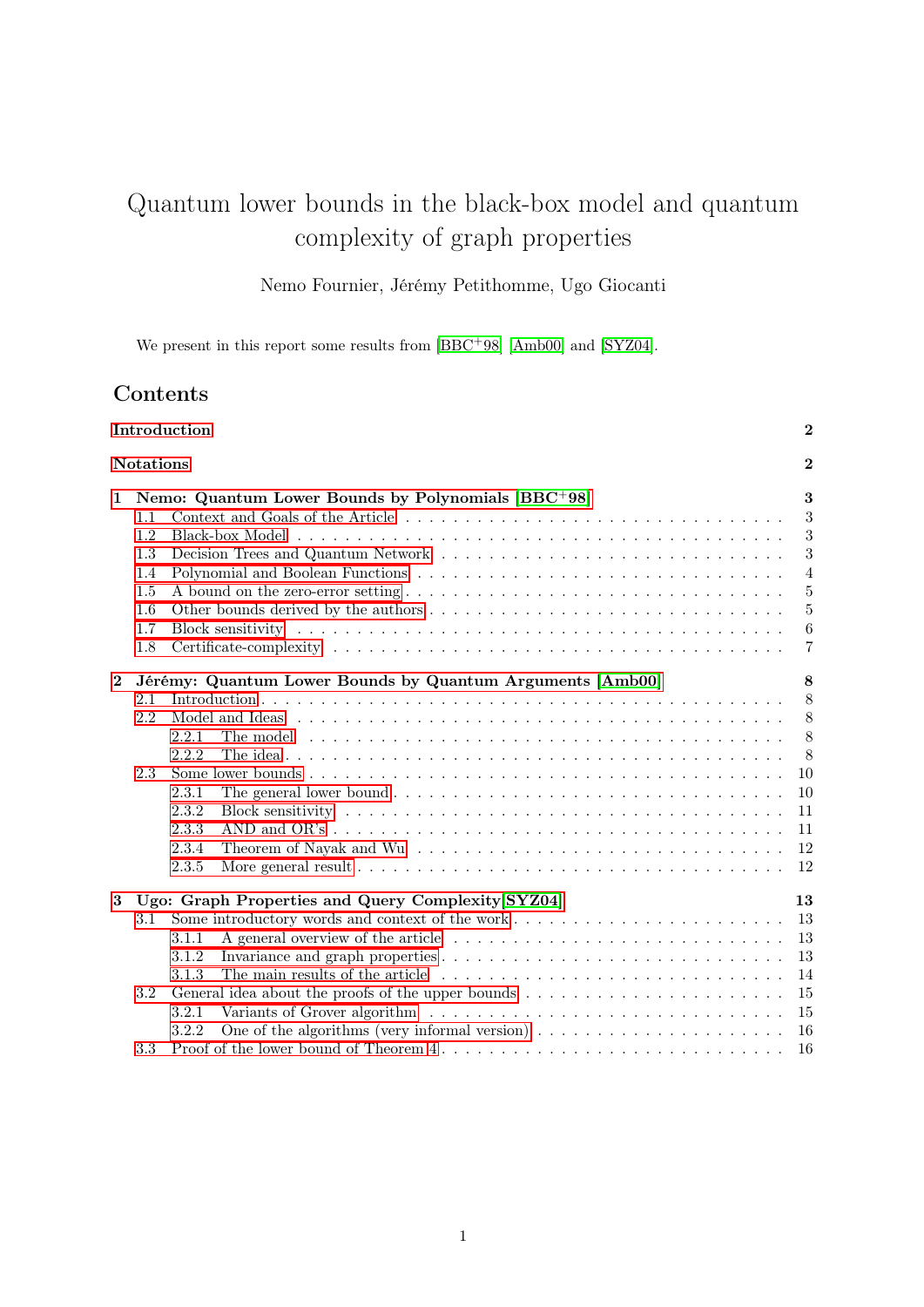# <span id="page-1-0"></span>Introduction

An interesting measure of the complexity of a boolean function  $f : \{0,1\}^N \to \{0,1\}$  in computer science is its query complexity, which corresponds to the minimum number  $D(f)$  such that for any input  $x \in \{0,1\}^N$ , we can determine the value of  $f(x)$  knowing at most only  $D(f)$  well chosen bits of x. In other words, if we have to compute  $f(x)$  for an unknown value of  $x \in \{0,1\}^N$ , and  $D(f,x)$  is the minimum number of bits  $x_i$  of x that we we have to query in order to do so, then  $D(f)$  is defined as the maximum value that  $D(f, x)$  can take for  $x \in \{0, 1\}^N$ . We call this model the black-box model, as we can imagine that  $x$  his hidden in a black-box, to which we do our queries.

This model has been studied in many domains of computer science (communication, cryptography, graph theory ...), and a lot of results have been proved since the 1960's, especially when it comes to lower bounding  $D(f)$ . Black-box model have interesting declinations like randomised Black-box model, or quantum Black-box model. As we can expect, we can achieve an advantage in terms of query complexity when we work in quantum. A famous and historical example of this is the Grover algorithm [\[Gro96\]](#page-17-3) which finds a marked element in a list of N elements with  $\mathcal{O}(\sqrt{N})$  queries to the elements of the list. A natural question is then: how large can gaps of complexities between quantum models and other models be? We will see here how we can bound (asymptotically) those gaps in [1.](#page-2-0) In [1](#page-2-0) and [2,](#page-7-0) some techniques will be exposed, to find lower bounds of quantum query complexities. We then show one application of them in [3.3](#page-16-0) from [\[SYZ04\]](#page-17-2) to estimate the asymptotic query complexity of some well-known class of functions, and will see what they imply for the special case of graph properties.

# <span id="page-1-1"></span>Notations

We will use the following notations for the rest of the report:

- $2^X$ : Power set of X.
- For a set X we denote by  $|X|$  its cardinality.
- For a bitstring or a binary tuple  $X = (x_1, \ldots, x_N)$  we denote by |X| the number of  $x_i$ 's equal to 1.
- $\bullet$   $\begin{pmatrix} X \\ Y \end{pmatrix}$ k ): Set of finite subsets of X of cardinality  $k$ .
- $\bullet$   $\binom{n}{k}$ k  $\left\langle \cdot \right\rangle$ : Cardinality of  $\left\langle \cdot \right\rangle$ k ) when  $|X| = n$ .
- $\mathfrak{S}_X$ : Set of permutations of the set X
- $\mathfrak{S}_N$ : Set of permutations of the set  $\{1, ..., N\}$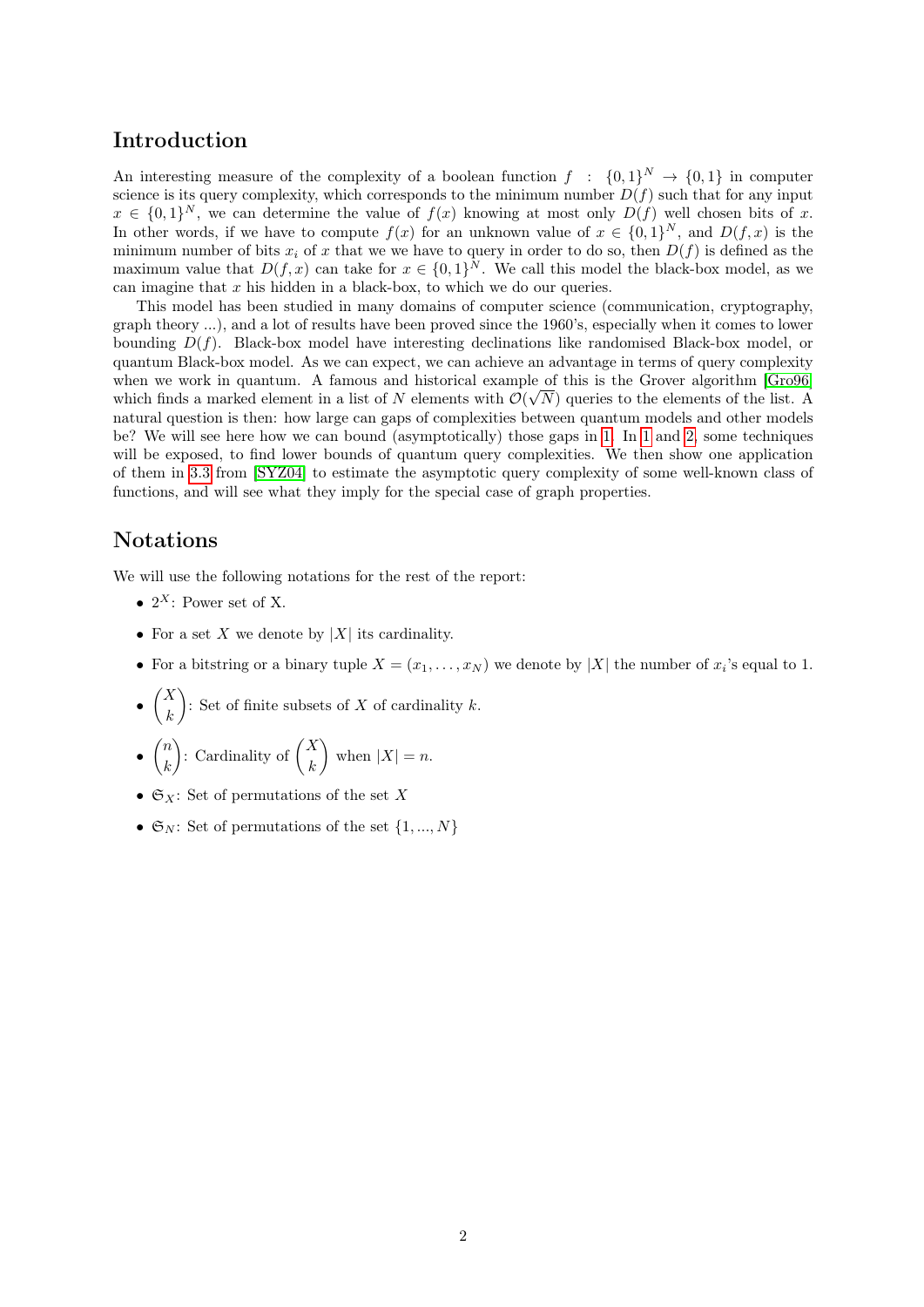# <span id="page-2-0"></span>1 Nemo: Quantum Lower Bounds by Polynomials [\[BBC](#page-17-0)<sup>+</sup>98]

# <span id="page-2-1"></span>1.1 Context and Goals of the Article

This article is about query complexity of problems involving black-boxes and quantum networks. Published in 1998, it follows the study of the Deutsch's and Simon's problem which led to the design of quantum algorithms achieving an exponential quantum advantage ([\[DJ92\]](#page-17-4) and [\[Sim97\]](#page-17-5)). The authors of the paper propose a general framework for such black-box problems, and prove that in the general case of total functions, one cannot hope to achieve more than a polynomial quantum-advantage. This article use the Polynomial Method, that had already proven useful to derive lower-bounds in classical complexity theory.

In this review, I will introduce the framework used by the authors, explain the ideas that link polynomials and query problems and provide the proof of a general bound on the query complexity achieved using the polynomial method. I will then only state other general bounds without their proof before dwelling on the link between query complexity and the block sensitivity, that allows to show that the quantum speed-up is at most polynomial.

## <span id="page-2-2"></span>1.2 Black-box Model

**Definition** (Black-box). A black-box is a N-tuple of Boolean variable  $X = (x_0, x_1, \ldots, x_{N-1})$ , such that it outputs  $x_i$  on input i.

We can notice that it is technically easy to encode a function  $\tilde{X}$ :  $\{0,1\}^n \to \{0,1\}^m$  as a black box  $X = (x_0, \ldots, x_{N-1})$  where  $N = m2^n$ : on input  $i \in \{0, 1\}^n$  seen as an *n*-bits number, we output  $x_i x_{i+1} \ldots x_{i+m-1}$ .

**Definition** (*Property*). A property is a function  $f: \{0,1\}^N \to \{0,1\}.$ 

The idea is that we can ask whether a black-box  $X$  satisfies or not a given property, and try to answer this question with as few queries to X as possible. For instance, we can consider the property "The  $x_i$ 's are all equal to 1", which is encoded by the function  $AND(X) = x_0 \wedge x_1 \wedge \cdots \wedge x_{N-1}$ , or the property "There is an odd number of  $x_i$ 's equal to 1" using the PARITY function:  $\text{PARITY}(X) = (-1)^{|X|}$ , where  $|X|$  denotes the number of Boolean variables of the tuple X equal to 1.

Those functions (AND and PARITY) are said to be *total*, since they are defined for any tuple X. We can also consider properties defined only on some subset of  $\{0,1\}^n$ , that we will call *partial* functions. This is the case when we study a property under some promise on the black-box: that is we disregard a whole class of Boolean tuples. For instance, formalizing the Deutsch's problem in this formalism boils down to stuying a property only defined for black-boxes that are either constant or balanced.

### <span id="page-2-3"></span>1.3 Decision Trees and Quantum Network

**Definition** (*Decision Tree*). A decision tree is a classical algorithm that computes a property f of some black-box  $X$  by performing (adaptative) queries on  $X$ . We can represent such an algorithm as a tree whose nodes are queries giving birth to two children (one for each possible outcome of the query) and whose leaves answers whether  $f(X) = 0$  of  $f(X) = 1$ . The cost of such an algorithm is the depth of the associated decision tree. The *decision-tree-complexity* of f (denoted  $D(f)$ ) is thus the cost of the best decision tree computing f.

**Definition** (Quantum Oracle). A quantum oracle O on m qubits implementing the black-box  $X =$  $(x_0, \ldots, x_{N-1})$  is a unitary transformation that maps the basis states  $|i, b, z\rangle$  to  $|i, b \oplus x_i, z\rangle$  for  $i \in$  $\{0, \ldots, N-1\}$  seen as a bitstring of length  $\lceil \log N \rceil$ ,  $b \in \{0,1\}$  and z an arbitrary bitstring of length  $m - \lceil \log N \rceil - 1.$ 

Definition (Quantum Network). A quantum network is the quantum analog of a decision tree. A quantum network performing T queries is represented as a sequence  $U_0, O_1, U_1, \ldots, U_{T-1}, O_T, U_T$ , where the  $U_i$ 's represent unitary transformations, and  $O_i$ 's represent queries to a quantum oracle implementing X. A computation corresponds to applying successively those transformations from a fixed initial state  $(e.g. |0\rangle^{\otimes m})$ . At the end of the computation, the final state is measured and its rightmost bit is considered as the output (*i.e.* as the value of  $f(X)$ ).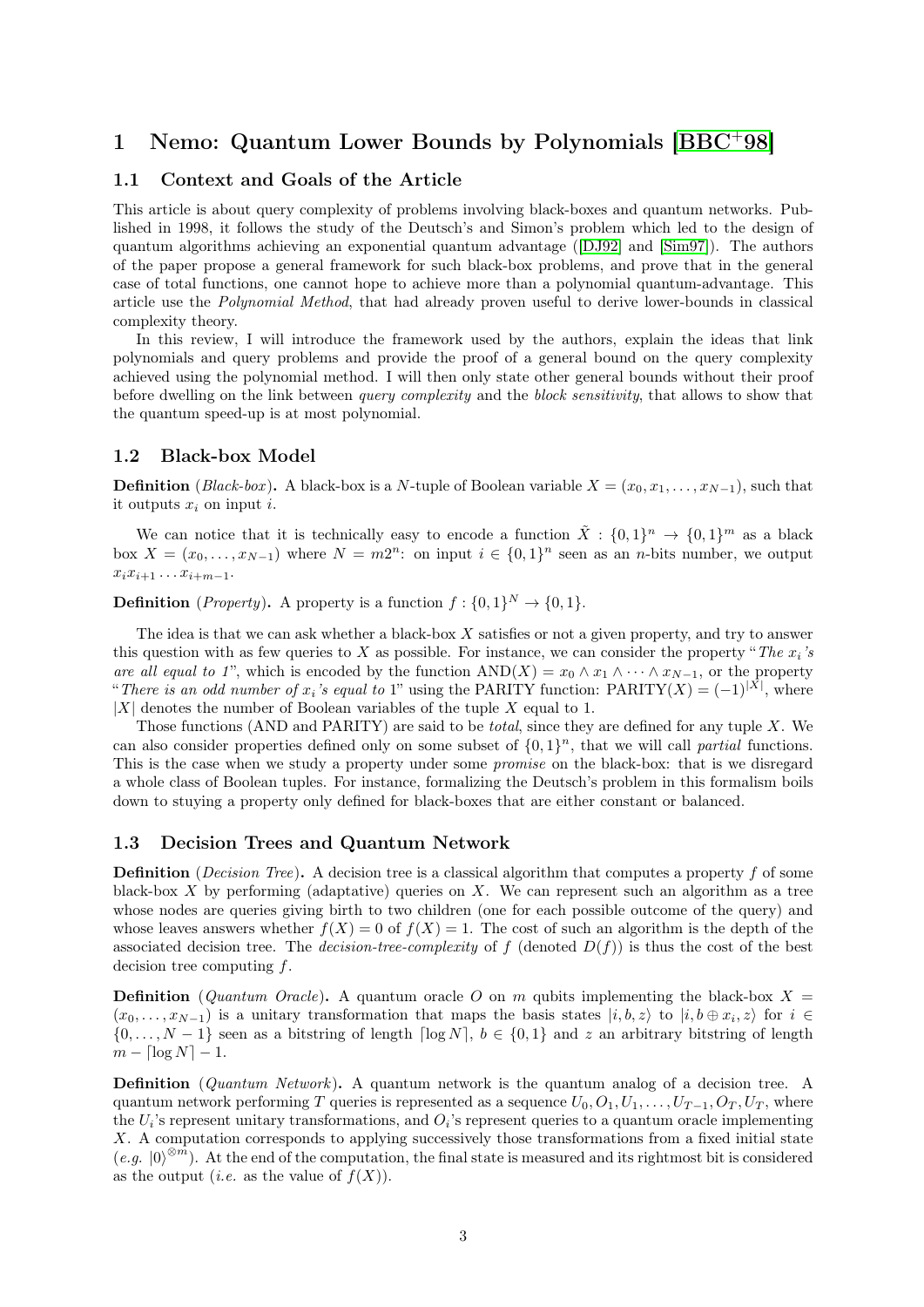A quantum network is said to compute f exactly if, for every X, it outputs  $f(X)$  with certainty, and we denote  $Q_E(f)$  the minimum number of query for a quantum network computing f exactly. If the output of the network is correct with probability at least  $2/3$  for every X, we say that the network computes f with *bounded error-probability*, and denotes  $Q_2(f)$  the minimum number of query of such a network. We also introduce the zero-error setting where we allow the network to be inconclusive (this is controlled by the second rightmost bit of the final measurement), but whenever it is conclusive (which has to happen with probability at least  $1/2$  for every X) the answer (given by the rightmost bit of the final measurement) should be correct.

# <span id="page-3-0"></span>1.4 Polynomial and Boolean Functions

The core of the proofs presented by the authors are based upon a correspondance that we can make between Boolean functions and polynomials.

**Definition** (*Representation and Approximation by Polynomials*). Let  $f: \{0,1\}^n \rightarrow \{0,1\}$  be a Boolean function. A N-variate polynomial p is said to represent f if for all  $X \in \{0,1\}^N$ ,  $p(X) = f(X)$ . A N-variate polynomial p is said to approximate f if for all  $X \in \{0,1\}^N$ ,  $|p(X) - f(X)| \leq 1/3$ . We denote by deg(f) the smallest degree of a polynomial representing f, and by deg(f) the smallest degree of a polynomial approximating f.

For instance  $p(X) = 1 - (1 - x_0)(1 - x_1) \dots (1 - x_{N-1})$  represents the function OR, while  $p(X) =$  $\frac{1}{3}x_0 + \frac{1}{3}x_1$  approximates the function AND for 2 variables. One can notice that since for any  $k > 0$  and  $x \in \{0,1\}$  we have  $x^k = x$ , we can restrict ourselves to multilinear p.

**Definition** (*Symmetrization*). The symmetrization  $p^{sym}$  of a polynomial  $p: \mathbb{R}^n \to \mathbb{R}$  averages p over all the permutations of its input. It is defined as

$$
p^{sym}(X) = \frac{\sum_{\pi \in \mathfrak{S}_N} p(\pi(X))}{N!}
$$
 where for  $\pi \in \mathfrak{S}_N$  and  $X = (x_0, \dots, x_{N-1})$   
 $\pi(X) = (x_{\pi(0)}, \dots, x_{\pi(N-1)})$ 

One of the polynomial method's strength is that the space of polynomials is a very well studied space, and a quantity of powerful theorems have already been proved. We will now state some of the theorems used by the authors in their paper.

**Theorem 1.1** (Nisan, Szegedy [\[NS94\]](#page-17-6)) If f is a Boolean function that depends on  $N$  variables (that is for every  $i < N$ , there exists an  $X = (x_0, \ldots, x_{N-1})$  such that  $f(x_0, \ldots, x_i, \ldots, x_{N-1}) \neq f(x_0, \ldots, \overline{x_i}, \ldots, x_{N-1}),$ where  $\overline{x_i}$  denotes the binary negation of  $x_i$  or, said differently, f depends on each of its variables), then

$$
\deg(f) \ge \log N - \mathcal{O}(\log \log N)
$$

**Theorem 1.2** (Minsky, Papert [\[MP88\]](#page-17-7)) If  $p : \mathbb{R}^n \to \mathbb{R}$  is a multilinear polynomial of degree d, then there exists a polynomial  $q: \mathbf{R} \to \mathbf{R}$  of degree at most d such that for all  $X \in \{0,1\}^n$ ,  $p^{sym}(X) = q(|X|)$ .

This last result is rather intuitive, and states that a symmetrized polynomial does not depend on the arrangement of the input, but only on the weight of the input (as in the number of bits set to 1). This notion can be extended to Boolean function as follows.

**Definition** (Symmetric Boolean function). We say that a Boolean function  $f: \{0,1\}^N \to \{0,1\}$  is symmetric if it is invariant under permuation of its input X, and thus only depends on the weight  $|X|$ of its input. For such an f, we denote  $f_k$  the value of  $f(X)$  taken on an input X such that  $|X| = k$ .

We introduce the quantity  $\Gamma(f) = \min\{|2k - N + 1| : 0 \le k < N \text{ and } f_k \ne f_{k+1}\}\.$  Intuitively this is low if f "jumps" near the middle, *i.e.* around some  $k \approx N/2$ .

**Theorem 1.3** (Paturi [\[Pat92\]](#page-17-8)) If  $f : \{0,1\}^n \to \{0,1\}$  is a non-constant symmetric Boolean function, then

$$
\widetilde{\deg}(f) \in \Theta\left(\sqrt{N(N - \Gamma(f))}\right)
$$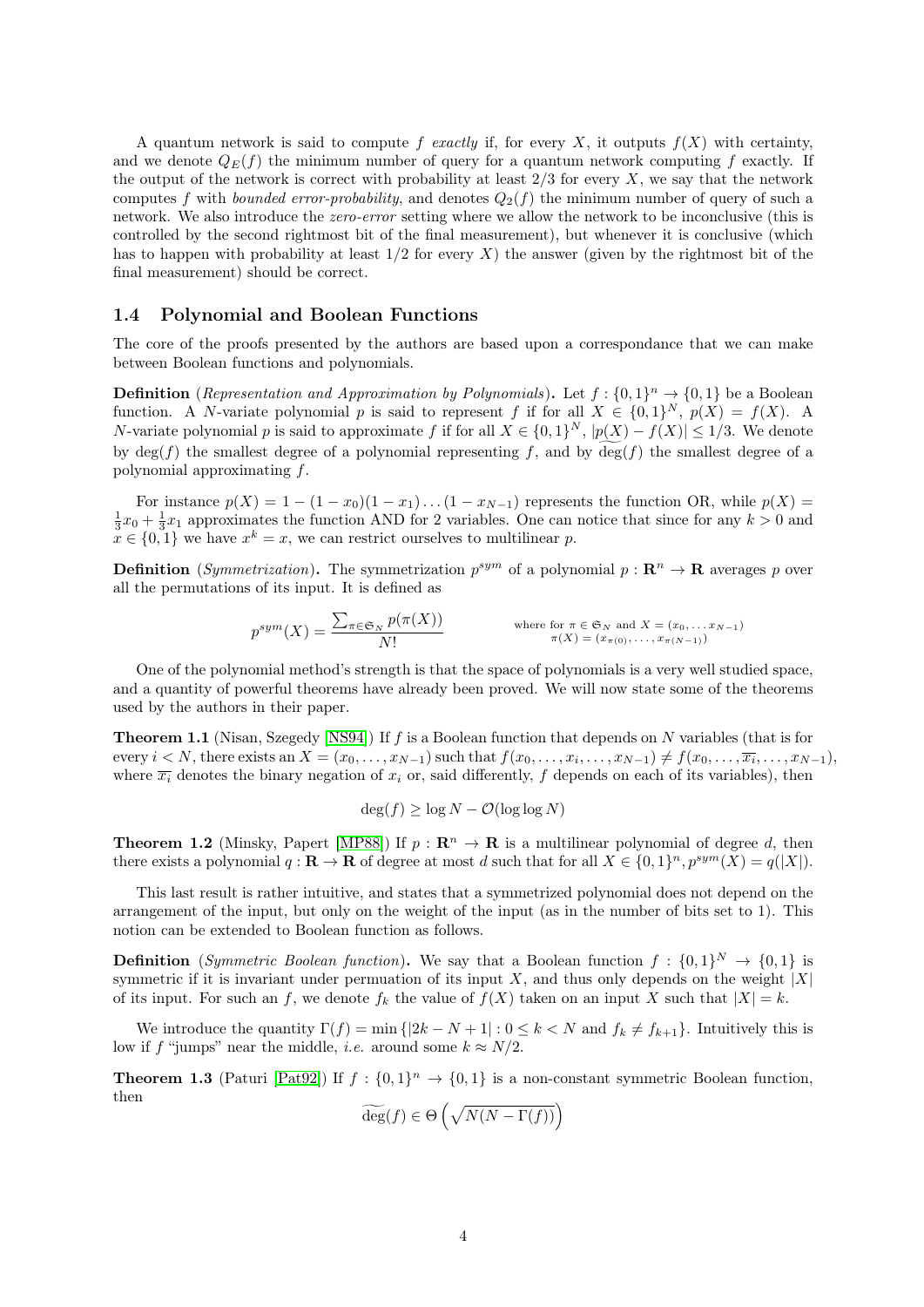## <span id="page-4-0"></span>1.5 A bound on the zero-error setting

I will present in this section a lower bound derived in the setting of zero-error, that will unveil how we can link polynomial representation of Boolean functions with quantum query complexity.

**Lemma 1.1** Let  $\mathcal N$  be a quantum network on m qubits that makes T queries to a black-box X of size N. Then there exist  $2^m$  complex-valued N-variate multilinear polynomials  $p_0, \ldots, p_{2^m-1}$ , each of degree at most  $T$ , such that for any black-box  $X$ , the final state of the computation can be expressed as

$$
\sum_{k \in \{0,1\}^m} p_k(X) \, |k\rangle
$$

Proof. This result can be proved by induction on the number of queries T.

- $\triangleright$  Suppose that a black box performs  $T = 0$  queries. The network is thus only composed of a unitary  $U_0$  acting on the initial state. The amplitudes of the final state thus depend only on  $U_0$  and on the initial state, but not on  $X$ , and are thus polynomials of degree 0 in  $X$ .
- $\triangleright$  Suppose that the network performs  $T + 1$  queries. It can be written as the successive application of  $U_0, O_1, U_1, \ldots, U_{T-1}, O_T, U_T, O_{T+1}, U_{T+1}$ . By the induction hypothesis, we know that the state obtained after performing the first T queries on X and applying  $U_T$  can be written as  $|\phi\rangle =$  $\sum_{k\in\{0,1\}^n} p_k(X)|k\rangle$  with each  $p_k$  of degree at most T. The final state is  $|\psi\rangle = U_{T+1}O_{T+1} |\phi\rangle$ . Let  $k \in \{0,1\}^m$  (*i.e.* such that  $|k\rangle$  is a basis state). There are some bitstrings i, b, z of length respectively  $\lceil \log N \rceil$ ,  $1, m - \lceil \log N \rceil - 1$  such that  $|k\rangle = |i, b, z\rangle$ . We denote k' such that  $|k'\rangle = |i, \overline{b}, z\rangle$ . By definition of a quantum oracle, the final query maps the basis state  $|i, b, z\rangle$  to  $|i, b \oplus x_i, z\rangle$ . Thus the amplitude of  $|k\rangle$  after this query is  $(1-x_i)p_{k'}(X) + x_i p_k(X)$  (if the value of  $x_i$  is 1,  $|k\rangle$  is mapped to  $|k'\rangle$ , and remains the same otherwise), which is a polynomial in X of degree at most  $T + 1$  (since  $p_{k'}$  and  $p_k$  are of degree at most T). Hence the amplitude of each basis state after the  $(T + 1)$ -th query is obtained as a polynomials in X of degree at most  $T + 1$ . Applying  $U_{T+1}$ only leads to linear combinations of the amplitudes, which thus remain polynomial in  $X$  of degree at most  $T + 1$ . Finally, we can make all of those polynomials multilinear by replacing  $x_i^k$  by  $x_i$ .

**Lemma 1.2** Let  $\mathcal N$  be a quantum network that makes T queries to a black-box X and B be a set of basis states. Then there exists a real-valued multilinear polynomial  $P : \mathbb{R}^n \to \mathbb{R}$  of degree 2T, which equals the probability that the final measurement of the computation yields a state from B.

 $\blacksquare$ 

Proof. This directly follows from the previous lemma: the polynomial that corresponds to this probability is simply  $P(X) = \sum_{k \in B} |p_k(X)|^2$ , that we make multilinear by replacing  $x_i^k$  by  $x_i$ .

**Theorem 1.4** If f is a Boolean function, then  $Q_E(f) \ge \deg(f)/2$ .

Proof. In the zero-error setting, we know that the probability that the final measurement yields a state with a righmost bit equal to 1 should be 1 when  $f(X) = 1$ , and 0 if  $f(X) = 0$  (otherwise an error may occur). Thus applying the previous lemma with the network achieving  $Q_E(f)$  queries and the set B of the basis states having a rightmost bit equal to 1 yields a polynomial P of degree at most  $2Q_E(f)$  that represents f exactly. Hence  $\deg(f) \leq \deg P \leq 2Q_E(f)$ .

Combining this with the aforementionned Nisan and Szegedy's theorem gives the following theorem.

**Theorem 1.5** If f is a Boolean function that depends on N variables, then

$$
Q_E(f) \ge (\log N)/2 - \mathcal{O}(\log \log N)
$$

### <span id="page-4-1"></span>1.6 Other bounds derived by the authors

The authors derive other bounds, some for the special case where  $f$  is a symmetric Boolean function as well as some general bounds for the zero-error and bounded-error setting. I will only states those results here.

**Theorem 1.6** If f is a non-constant and symmetric Boolean function, then  $Q_0(f) \geq (N+1)/4$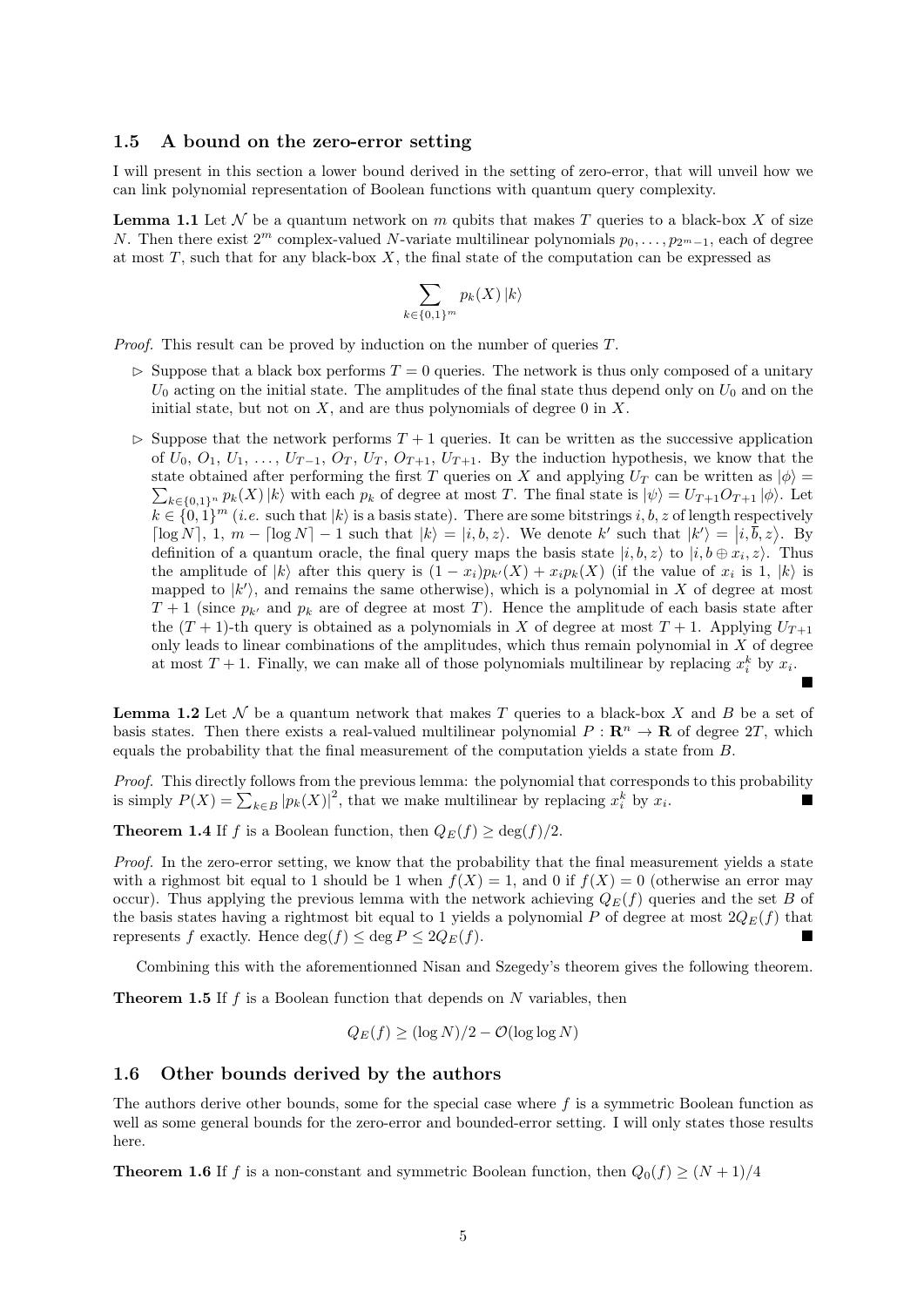**Theorem 1.7** If f is a non-constant and symmetric Boolean function, then  $Q_E(f) \ge N/2 - \mathcal{O}(N^{0.548})$ . Moreover if  $N + 1$  is prime, then  $Q_E(f) \geq N/2$ .

**Theorem 1.8** If f is a Boolean function, then  $Q_2(f) \ge \widetilde{\deg}(f)/2$ .

**Theorem 1.9** If f is a non-constant and symmetric Boolean function, then  $Q_2(f) \in \Theta\left(\sqrt{N(N-\Gamma(f))}\right)$ .

Now that we have derived such lower bounds on the quantum-query complexity, we would like to assess the speedup that quantum algorithm could provide. More precisely, using the notation that we have introduced, we would like to compare  $D(f)$  and  $Q_{\{E,0,2\}}(f)$ .

Using some previous results from [\[NS94\]](#page-17-6) and the previous bounds we could already conclude that  $D(f) \in \mathcal{O}(Q_2(f)^8)$ , that is the speedup is at most polynomial, with an exponent of 8. But, introducing the notion of *block-sensitivity* and of *certificate-complexity*, we will be able to show that we can lower this exponent to 6.

# <span id="page-5-0"></span>1.7 Block sensitivity

Let  $f: \{0,1\}^N \to \{0,1\}$  be a function,  $X \in \{0,1\}^N$  a vector and  $B \subseteq \{0,\ldots,N-1\}$  a set of indices. We will denote by  $X^B$  the vector obtained by flipping the bits of X corresponding to indices in B. We say that f is sensitive to B on X if  $f(X) \neq f(X^B)$ .

**Definition** (Block-sensitivity). The block-sensitivity  $bs_X(f)$  of f on X is the maximum number t for which there exist t disjoint sets of indices  $B_1, \ldots, B_t$  such that f is sensitive to each  $B_i$  on X. The block-sensitivity  $bs(f)$  of f is defined as  $bs(f) = \max_{X \in \{0,1\}^N} bs_X(f)$ .

For example  $bs(OR) = N$  (to see this take  $X = (0, \ldots, 0)$  and  $B_i = \{i\}$  for  $i \in \{0, \ldots, N-1\}$ ). Having introduced this notion we can state and prove the following theorem, which explicits the relation between block sensitivity and quantum query complexity.

**Theorem 1.10** If f is a Boolean function, then  $Q_E(f) \ge \sqrt{bs(f)/8}$  and  $Q_2(f) \ge \sqrt{bs(f)/16}$ .

*Proof.* We will only detail the proof of the inequality involving  $Q_2(f)$ , the other one is analog and fairly easier. During the proof, we will also need a theorem from [\[RC66\]](#page-17-9), that states as follows

**Theorem** (Rivlin, Cheney [\[RC66\]](#page-17-9)). If  $p : \mathbf{R} \to \mathbf{R}$  is a polynomial such that there exists a, b and c such that for every  $i \in \{0, ..., N\}$ ,  $a \leq p(i) \leq b$  and  $|p'(x)| \geq c$  for some real number  $x \in [0, N]$ , then  $deg(p) \ge \sqrt{\frac{cN}{c+b-a}}$ 

Consider a network N that uses  $T = Q_2(f)$  queries and computes f with error-probability  $\leq 1/3$ . From the second lemma we stated in section [1.5,](#page-4-0) their exists a polynomial  $P : \mathbb{R}^N \to \mathbb{R}$  of degree at most 2T that equals the probability that the rightmost bit of the measured state is 1 (take  $B$  the set of basis states with rightmost bit equal to 1). Since having the rightmost bit of the final measurement equal to one means that we output 1, and that N computes f with error-probability  $\leq 1/3$ , we have that

- If  $f(X) = 1$ , then  $P(X) \geq 2/3$
- If  $f(X) = 0$ , then  $P(X) \leq 1/3$

Hence for all  $X \in \{0,1\}^N$ ,  $|P(X) - f(X)| \leq 1/3$ , that is P approximates f. Also observe that  $P(X) \leq 1$  for any  $X \in \{0,1\}^N$  because P represents a probability on those inputs.

Let  $b = bs(f)$  and X and  $B_0, \ldots, B_{b-1}$  be the input and subset of indices achieving the blocksensitivity b for f. Let us consider a variable  $Y = (y_0, \ldots y_{b-1}) \in \mathbb{R}^b$  and define a variable  $Z =$  $(z_0, \ldots, z_{N-1}) \in \mathbb{R}^N$  for some given Y (that we will set later on) as follows:

$$
\forall j \in \{0, \dots, N-1\}, z_j = \begin{cases} y_i \text{ if } x_j = 0 \text{ and } \exists i \in \{0, \dots, b-1\} : j \in B_i \\ 1 - y_i \text{ if } x_j = 1 \text{ and } \exists i \in \{0, \dots, b-1\} : j \in B_i \\ x_j \text{ if } \forall i \in \{0, \dots, b-1\}, j \notin B_i \end{cases}
$$

For the following, and without loss of generality, we assume that  $f(X) = 0$ .

Observe that Z is built such that if  $Y = (0, \ldots, 0)$ , then  $Z = X$ , and if Y is such that it has only one non-null coordinate  $y_i = 1$ , then  $Z = X^{B_i}$ , and thus, since f is sensitive to  $B_i$  on X,  $f(X^{B_i}) =$  $1 - f(X) = 1$ . More generally, we can express Z as follows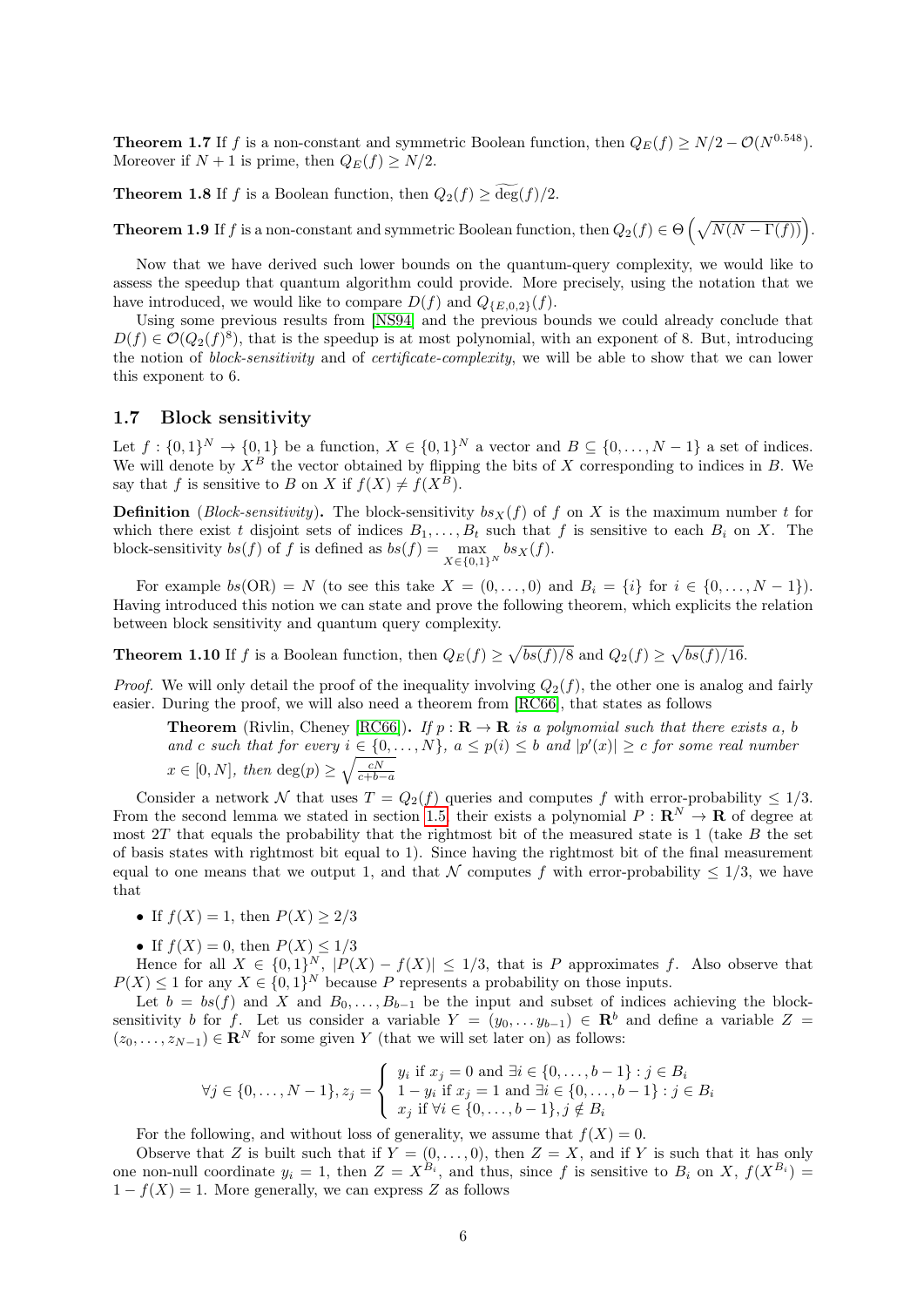$$
Z = X^{B_Y} \text{ where } B_Y = \bigcup_{\substack{i \in \{0, \dots, b-1\} \\ y_i = 1}} B_i
$$

Since Z only depends on Y for X given, we denote  $q: \mathbf{R}^b \to \mathbf{R}$  the polynomial  $q(Y) = P(Z)$ . From the definition of Z (involving only monomials of degree 1 in X and Y) and the degree of P, we have that deg  $q \leq 2T$ . Moreover, from the previous observations, q satisfies the following properties:

- For all  $Y\{0,1\}^d$ , since P (and thus q) represents a probability,  $0 \leq q(Y) \leq 1$ .
- $|q((0, \ldots, 0)) 0| = |P(X) f(X)| \le 1/3$  hence  $0 \le q((0, \ldots, 0)) \le 1/3$ .
- For Y such that  $y_i = 1$  and for  $j \neq i, y_j = 0, |q(Y) 1| = |P(X^{B_i}) f(X^{B_i})| \le 1/3$ . Thus  $2/3 \leq q(Y) \leq 1$  for  $|Y| = 1$ .

Let us now symmetrize q over  $\{0,1\}^b$  into a single-valuate polynomial r of degree  $\leq 2T$ . Clearly, for every integer  $i \in \{0, \ldots, b\}$ ,  $0 \le r(i) \le 1$ . Moreover, from the previous properties,  $r(1) \ge 2/3$  and  $r(0) \le$ 1/3. Hence, by the mean value theorem, there exist  $x \in ]0,1[$  such that  $r'(x) = \frac{r(1)-r(0)}{1-0} \ge \frac{2/3-1/3}{1-0} \ge 1/3$ . Thus applying Rivlin and Cheney's theorem gives

$$
\deg(r) \ge \sqrt{\frac{1/3 \times b}{1/3 + 1}} \ge \sqrt{b/4}
$$

Hence  $2T \ge \sqrt{b/4}$  and thus  $T \ge \sqrt{b/16}$ , which concludes, since  $T = Q_2(f)$  and  $b = bs(f)$ .

# <span id="page-6-0"></span>1.8 Certificate-complexity

We introduce a new notion of complexity that will allow to link quantum query complexity to classical query complexity.

**Definition** (*Certificate*). Let f be a function  $f: \{0,1\}^n \to \{0,1\}$ . A 1-certificate (resp. 0-certificate) is an assignment  $C : S \to \{0,1\}$  of a subset S of the inputs of f such that whenever X is consistent with C,  $f(X) = 1$  (resp.  $f(X) = 0$ ). The size of C is |S|.

**Definition** (Certificate-complexity). The certificate complexity  $C_X(f)$  of f on X is the size of a smallest  $f(X)$ -certificate that agrees with X, and the overall certificate complexity  $C(f)$  of f is the maximum of  $C_X(f)$  over  $X \in \{0,1\}^n$ . The 1-certificate complexity  $C^{(1)}(f)$  of f is the maximum of  $C_X(f)$  over the X's such that  $f(X) = 1$ .

For instance, with f being the OR function, we have  $C^{(1)}(f) = 1$ , because an input X such that  $OR(X) = 1$  has at least one bit set to 1, and it is sufficient to set this force this one bit to 1 to have a valid 1-certificate. But on the input  $X = (0, \ldots, 0), f(X) = 0$ , and it is easy to see that a 0-certificate for OR has to have a size of N.

Intuitively, this notion provides an insight as to "how many bits do we need to check in order to be sure that the value of  $f$  is either 0 or 1". The authors indeed prove the following theorems, that show how this quantity can be related to other notions of complexity on boolean functions.

**Theorem 1.11**  $C^{(1)}(f) \leq C(f) \leq bs(f)^2$ 

**Theorem 1.12**  $D(f) \leq C^{(1)}(f)bs(f)$ 

Hence we deduce the main theorem of the article from those two theorems and from the fact from section [1.7](#page-5-0) stating that  $Q_2(f) \ge \sqrt{bs(f)/16}$ , *i.e.*  $bs(f) \le 16Q_2(f)^2$ .

**Theorem 1.13**  $D(f) \leq 4096Q_2(f)^6$ , *i.e.* the quantum speedup is at most polynomial of degree 6.

The authors then indeed caracterize in the remaining of the article the query complexity for some simple total functions, for which the quantum advantage is even smaller than a degree 6 order: for simple *total* functions, for which the quantum advantage is even smaller than a degree 6 order: for  $f = \text{AND}$  or  $f = \text{OR}$ ,  $Q_2(f) = \Theta(\sqrt{N})$  (already known results), for  $f = \text{PARTY}$ ,  $Q_2(f) = N/2$  (new result) and for  $f = \text{MAJORITY}, Q_2(f) = \Theta(N)$  (new result).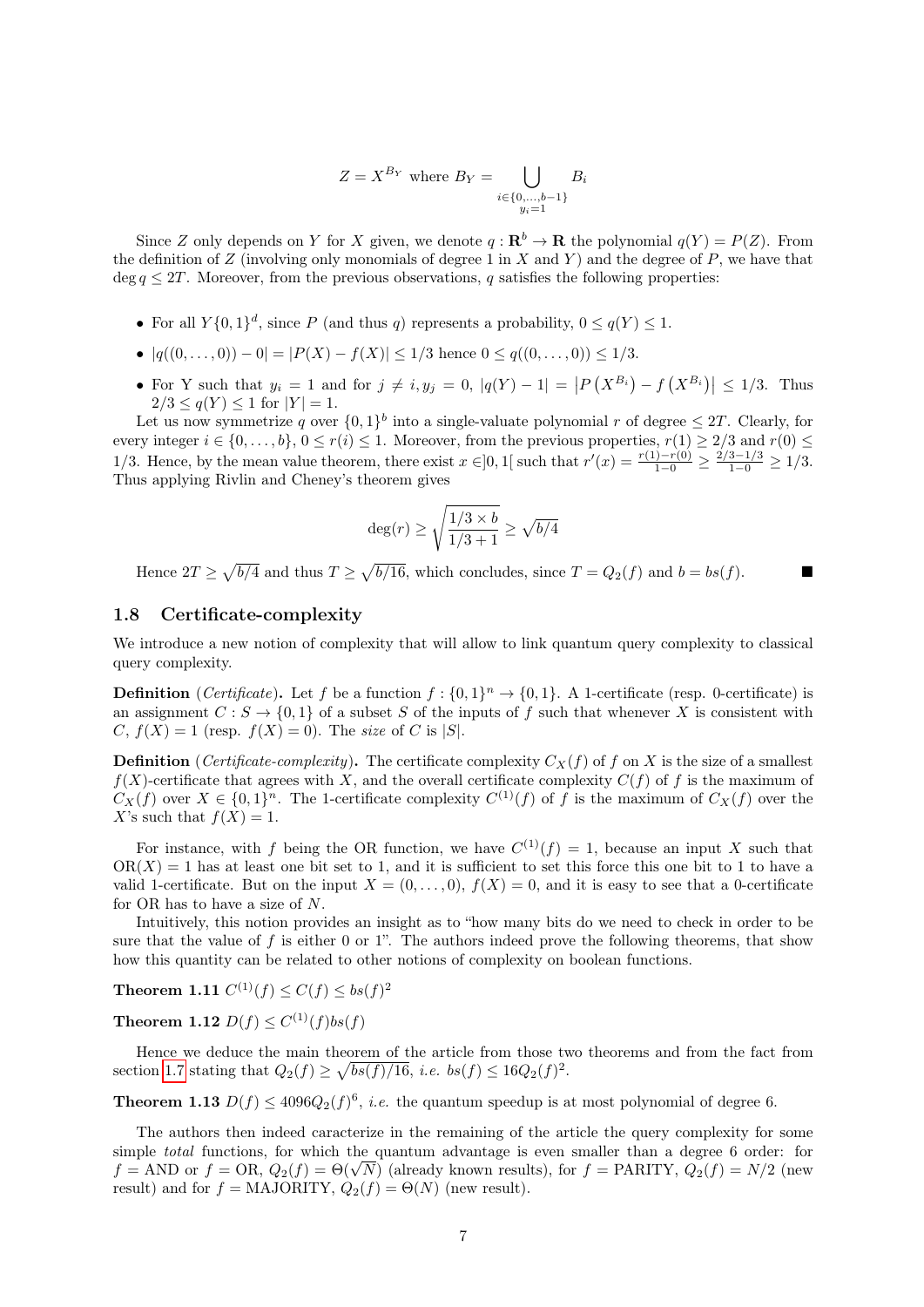# <span id="page-7-0"></span>2 Jérémy: Quantum Lower Bounds by Quantum Arguments [\[Amb00\]](#page-17-1)

# <span id="page-7-1"></span>2.1 Introduction

The main goal of the article is to prove some lower bounds on query algorithms using some quantum arguments. In addition to prove some stronger bounds for some algorithms, the idea is to provide unified proofs for several known lower bounds, which have previously been proven with many different classical proofs, such as Grover's algorithm, or inverting a permutation. To do so, the article introduces the notion of "quantum adversary", which, instead of running the algorithm and slightly changing the input while running, runs the algorithm with a superposition of inputs. The idea is to use an algorithm and an oracle part, which are independant at the beginning, and that becomes entangled after some queries to the oracle. Then we can obtain lower bound on quantums algorithms by bounding the number of queries needed to entangle the alorithm and the oracle parts.

Here, I will first describe the new tools introduced in the article and the ideas behing it. I will then provide some ideas for the proofs using those tools, and state the new bounds proven in the paper.

# <span id="page-7-2"></span>2.2 Model and Ideas

## <span id="page-7-3"></span>2.2.1 The model

We consider a Boolean function (or property)  $f: \{0,1\}^N \to \{0,1\}$ , an oracle O and a quantum network:

$$
U_0 \to O \to U_1 \to O \to \dots \to U_{T-1} \to O \to U_T
$$

where  $U_i$ 's are unitary transformations not depending on the input and O are oracle transformations (queries).

We will denote  $O_x$  a oracle transformation corresponding to an input x. Also, we will use an alternative definition of a quantum oracle

**Definition** (*Quantum Oracle*). Let  $x = (x_1, ..., x_N)$ , a quantum oracle  $O_x$  is a unitary transformation mapping the basis states  $|i, b, z\rangle$  to  $(-1)^{b \cdot x_i} |i, b, z\rangle$  for  $i \in \{1, ..., N\}$ .

This defintion is known to be equivalent to the one given in the previous section, up to a constant factor. We will use this one in the rest of this section for some technical convinience.

**Definition** (*Error of a quantum network*). We say that a quantum network computes f with bounded error if, for every  $x = (x_1, ... x_N)$ , the probability that the rightmost bit of  $U_T O U_{T-1}...O U_0 |0\rangle$  equals  $f(x_1, ..., x_N)$  is at least  $1 - \epsilon$  for some  $\epsilon > \frac{1}{2}$ .

#### <span id="page-7-4"></span>2.2.2 The idea

In this section we will describe more formally the idea behind the "quantum adversary".

Let S be a subset of  $\{0,1\}^N$ . We consider a bipartite system  $\mathcal{H} = \mathcal{H}_A \otimes \mathcal{H}_I$  where  $\mathcal{H}_A$  is the workspace of the algorithm A, and  $\mathcal{H}_I$  is an "input space" spanned by basis vectors  $|x\rangle$  corresponding to inputs  $x \in S$ . We transform the sequence  $U_T O U_{T-1}...O U_0$  of transformations on the algorithm A into a sequence  $U'_T O' U'_{T-1} ... O' U'_{0}$  of transformations on H, where  $U'_i = U_i \otimes I$  and  $O'$  is simply  $O_x$  on  $\mathcal{H} \otimes |x\rangle$ . At the beginning, the algorithm is in state  $|0\rangle$ , so the initial state of the system is

$$
|\psi_{start}\rangle = |0\rangle \otimes \sum_{x \in S} \alpha_x |x\rangle
$$

And the final state is

$$
|\psi_{end}\rangle = \sum_{x \in S} \alpha_x |\psi_x\rangle \otimes |x\rangle
$$

where  $|\psi_x\rangle$  is the final state of  $U_T O U_{T-1}... O U_0 |0\rangle$  on input x.

Let  $m = |S|$ , note that if  $\alpha_x = \frac{1}{\sqrt{m}}$  for all  $x \in S$ , with bounded error, then the final state is

$$
\frac{1}{\sqrt{m}}\sum_{x\in S}((1-\epsilon)|x\rangle|\varphi_x\rangle+|\psi_x'\rangle)\otimes|x\rangle
$$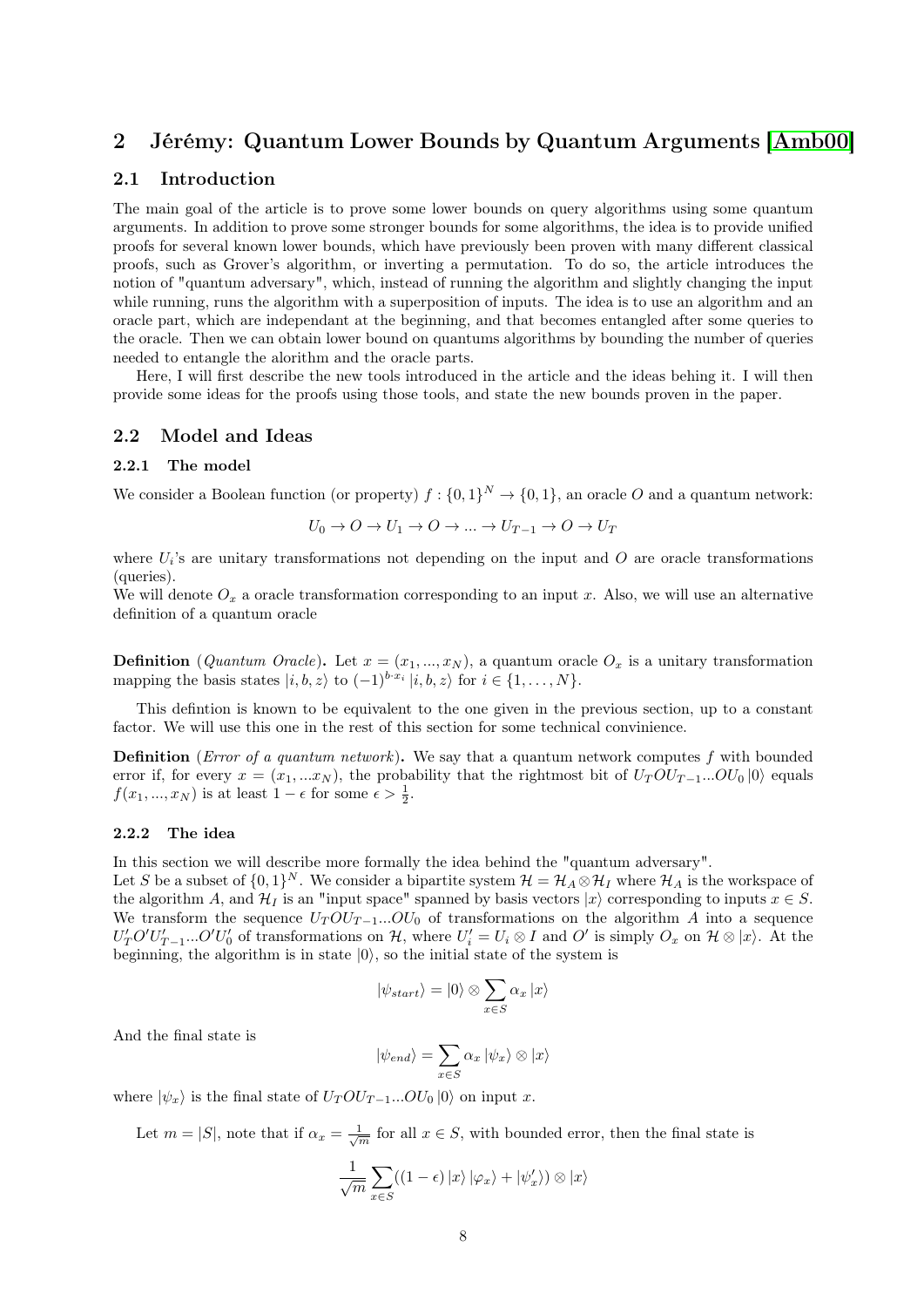where  $|\varphi_x\rangle$  are the algorithm workbits.

We see that this is a highly entangled state. Notice also that if we have probability error  $\epsilon = 0$ , then the algorithm always gives the right answer, then the final state is

$$
\frac{1}{\sqrt{m}}\sum_{x\in S}\ket{x}\ket{\varphi_x}\otimes\ket{x}
$$

which is fully entangled.

Now, we want to bound the entanglement, we trace out  $\mathcal{H}_A$  from the states  $|\psi_{start}\rangle$  and  $|\psi_{end}\rangle$  to obtain mixed states over  $\mathcal{H}_I$ . We denote  $\rho_{start}$  and  $\rho_{end}$  the density matrices associated to these states. For the starting state  $\Sigma$  $\sum_{x \in S} \alpha_x |x\rangle$ ,  $(\rho_{start})_{xy} = \alpha_x^* \alpha_y$ . For  $\rho_{end}$ , the following lemma states:

<span id="page-8-0"></span>**Lemma 2.1** Let A be an algorithm that computes f with probability at least  $1 - \epsilon$ . Let x, y be such that  $f(x) \neq f(y)$ . Then,

$$
|(\rho_{end})_{xy}| \leq 2\sqrt{\epsilon(1-\epsilon)} |\alpha_x||\alpha_y|
$$

The proof of this lemma introduces the main idea of the paper and gives intuitions about how the other proofs in the paper will work. I detail it here:

*Proof.* We denote  $|\psi_x\rangle$  and  $|\psi_y\rangle$  the final states of the algorithm A (over  $\mathcal{H}_A$ ) on inputs x and y. We consider the two parts of the algorithm over  $\mathcal{H}_A$ , the answer bits (where the answer is measured at the end of the computation) and the workbits (used to compute the result but which are not considered in the output). We consider a basis  $(|z\rangle |v\rangle)$  of  $\mathcal{H}_A$  where  $(|z\rangle)$  is a basis for the answer part, and  $(|v\rangle)$  a basis for the working part. We can now express the states  $|\psi_x\rangle$  and  $|\psi_y\rangle$  in this basis and get:

$$
|\psi_x\rangle = \sum_{z,v} a_{z,v} |z\rangle |v\rangle
$$
 and  $|\psi_y\rangle = \sum_{z,v} b_{z,v} |z\rangle |v\rangle$ 

We have seen that the final state of the algorithm is

$$
|\psi_{end}\rangle = \sum_{x \in S} \alpha_x |\psi_x\rangle \otimes |x\rangle
$$

By tracing out  $\mathcal{H}_A$  from this state, we get in the  $|z\rangle|v\rangle$  basis:

$$
(\rho_{end})_{xy} = \alpha_x \alpha_y \sum_{z,v} a_{z,v}^* b_{z,v}
$$

We now want to bound  $\sum$  $\sum_{z,v} a_{z,v}^* b_{z,v}$  so we will be done. We have:

$$
\left|\sum_{z,v} a_{z,v}^* b_{z,v}\right| \leq \sum_{z,v} |a_{z,v}| |b_{z,v}|
$$

We now divide our sum in two parts, considering the cases  $z = f(x)$  and  $z \neq f(x)$  for our input x. We get then:

$$
\sum_{z,v:z=f(x)} |a_{z,v}| |b_{z,v}| + \sum_{z,v:z \neq f(x)} |a_{z,v}| |b_{z,v}|
$$
  

$$
\leq \sqrt{\sum_{z,v:z=f(x)} |a_{z,v}|^2} \sqrt{\sum_{z,v:z=f(x)} |b_{z,v}|^2} + \sqrt{\sum_{z,v:z \neq f(x)} |a_{z,v}|^2} \sqrt{\sum_{z,v:z \neq f(x)} |b_{z,v}|^2}
$$

Notice that the two quantities  $\sum_{z,v:z\neq f(x)} |a_{z,v}|^2$  and  $\sum_{z,v:z=z}$  $\sum_{z,v:z=f(x)} |b_{z,v}|^2$  are respectively the probabilities that makes an error on input x and on input y, hence they are both lower than  $\epsilon$ . We will denote them  $\epsilon_1$ and  $\epsilon_2$ . We now have a bound:

$$
\sqrt{(1-\epsilon_1)\epsilon_2} + \sqrt{\epsilon_1(1-\epsilon_2)}
$$

which is maximized when  $\epsilon_1 = \epsilon_2 = \epsilon$ , hence we can conclude:

$$
|(\rho_{end})_{xy}| \le 2\sqrt{\epsilon(1-\epsilon)|\alpha_x||\alpha_y|}
$$

 $\blacksquare$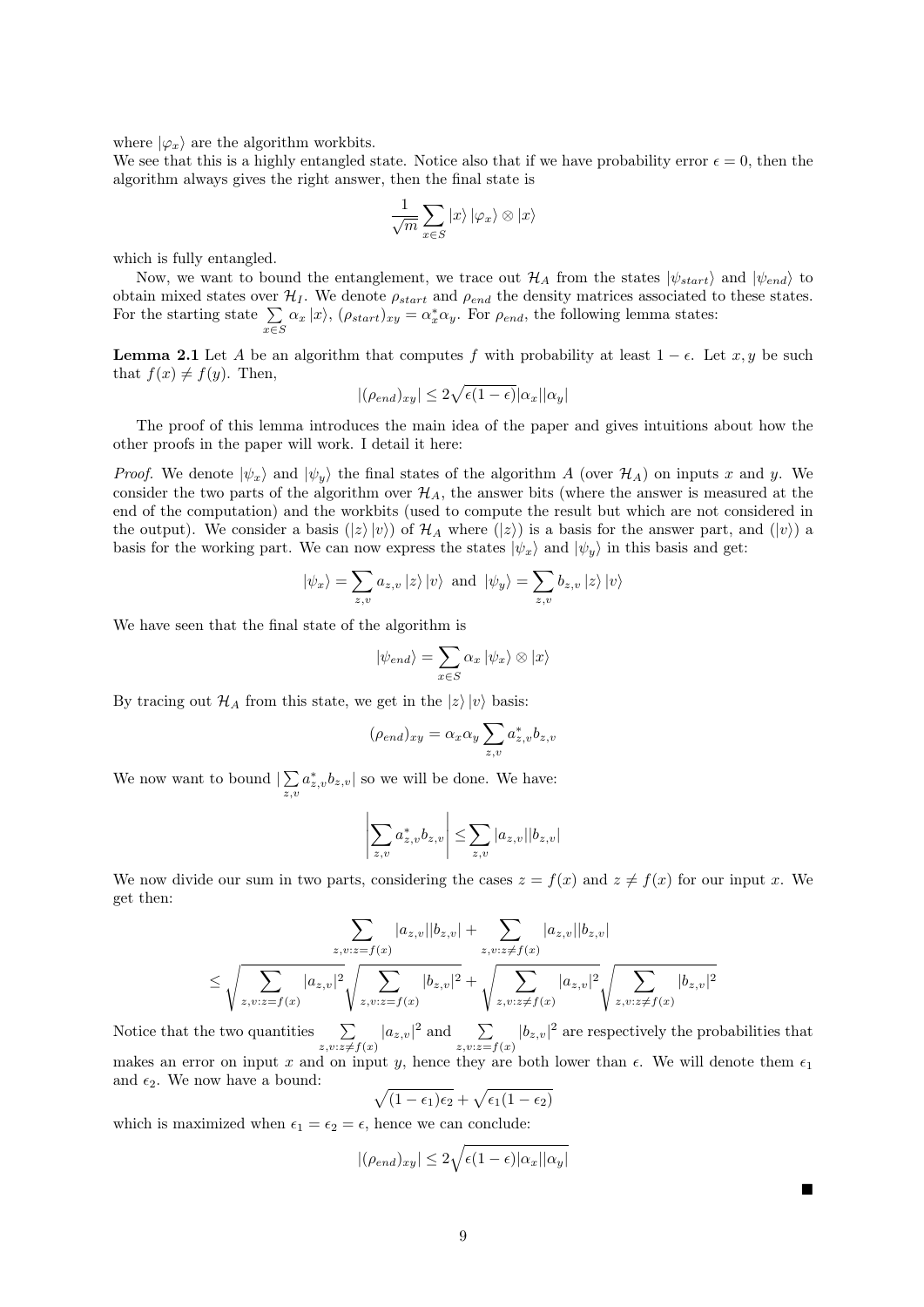This lemma gives us an idea of how much the elements of  $\rho_{start}$  must be changed to become the corresponding element in  $\rho_{end}$ . Therefore, to lower bound the number of queries, we bound how much one query changes  $\rho_{xy}$ . Then we combine this bound with the one given by the Lemma to get a lower bound on the total number of queries needed to compute  $\rho_{end}$  from  $\rho_{start}$ .

The next sections of the paper are theorems giving some lower bounds for different algorithm. Therefore, the next parts of this section will be kind of a survey of the theorems presented. For each of them, I will brievely decribe how to use the technique presented before to prove the statement.

#### <span id="page-9-0"></span>2.3 Some lower bounds

In this section I give some lower bounds for different problems. For each case, I will give a short description of the problem before the thorem, and provide an idea of proof.

But before doing so, we will prove a general lower bound theorem, which we will apply to all the next problems. This theorem is the most important of the whole paper because it is the one which unifies many lower bounds proofs.

#### <span id="page-9-1"></span>2.3.1 The general lower bound

To prove the lower bound theorem, we will before proove a lower bound on unordered search. This is because the proofs are similar but the proof of Theorem 2[.1](#page-9-2) is much simpler than the one of Theorem 2[.2.](#page-9-3)

**Problem** Given N Boolean variables  $x_1, ... x_N \in 0, 1$ , we want to find i such that  $x_i = 1$ 

<span id="page-9-2"></span>**Theorem 2.1** Any quantum algorithm that finds i with probability  $1 - \epsilon$  uses  $\Omega(\sqrt{N})$  queries.

*Proof.* We define S the set of inputs with one  $x_i$  equal to 1 and the rest to 0. We have then that  $|S| = N$ and  $\mathcal{H}_I$  is a N-dimensional space.

We denote  $\rho_k$  the density matrix of  $\mathcal{H}_I$  after k queries. Then we consider

$$
S_k = \sum_{x,y,x \neq y} |(\rho_k)_{xy}|
$$

As the idea we described at the end of Section [2.2.2](#page-7-4) we will show that :

- 1.  $S_0 = N 1$ 2.  $S_T \leq 2\sqrt{\epsilon(1-\epsilon)}(N-1)$
- 3.  $S_{k-1} S_k \leq 2$ √  $N-1$  for all  $k \in \{1, ..., T\}.$

with  $T$  the number of queries.

If we have those three points, then we can lower bound the number of queries T by  $(1-2\sqrt{\epsilon(1-\epsilon)})\frac{\sqrt{N-1}}{2}$ . The fisrt point comes from the fact that  $\rho_0 = \rho_{start}$  and that each non-diagonal entry of this  $N \times N$ density matrix is  $\frac{1}{N}$ . And the second point come directly from Lemma 2[.1.](#page-8-0) To show the third point, first notice that

$$
S_{k-1} - S_k \le \sum_{x,y,x \ne y} |(\rho_{k-1})_{xy} - (\rho_k)_{xy}|
$$

We now just need to bound  $\sum$  $\sum_{x,y,x\neq y} |(\rho_{k-1})_{xy} - (\rho_k)_{xy}|$ . This can be done studying the behavior of the  $(\rho_k)$  and of the states  $|\psi_k\rangle$ .

Finally we end with

$$
\sum_{x,y,x\neq y} |(\rho_{k-1})_{xy} - (\rho_k)_{xy}| \leq 2\sqrt{N-1}
$$

which completes the proof.

Now here is the general lower bound theorem.

<span id="page-9-3"></span>**Theorem 2.2** Let  $f(x_1, ..., x_N)$  be a function of n {0, 1}-valued variables and X,Y be two sets of inputs such that  $f(x) \neq f(y)$  if  $x \in X$  and  $y \in Y$ . Let  $R \subset X \times Y$  be such that: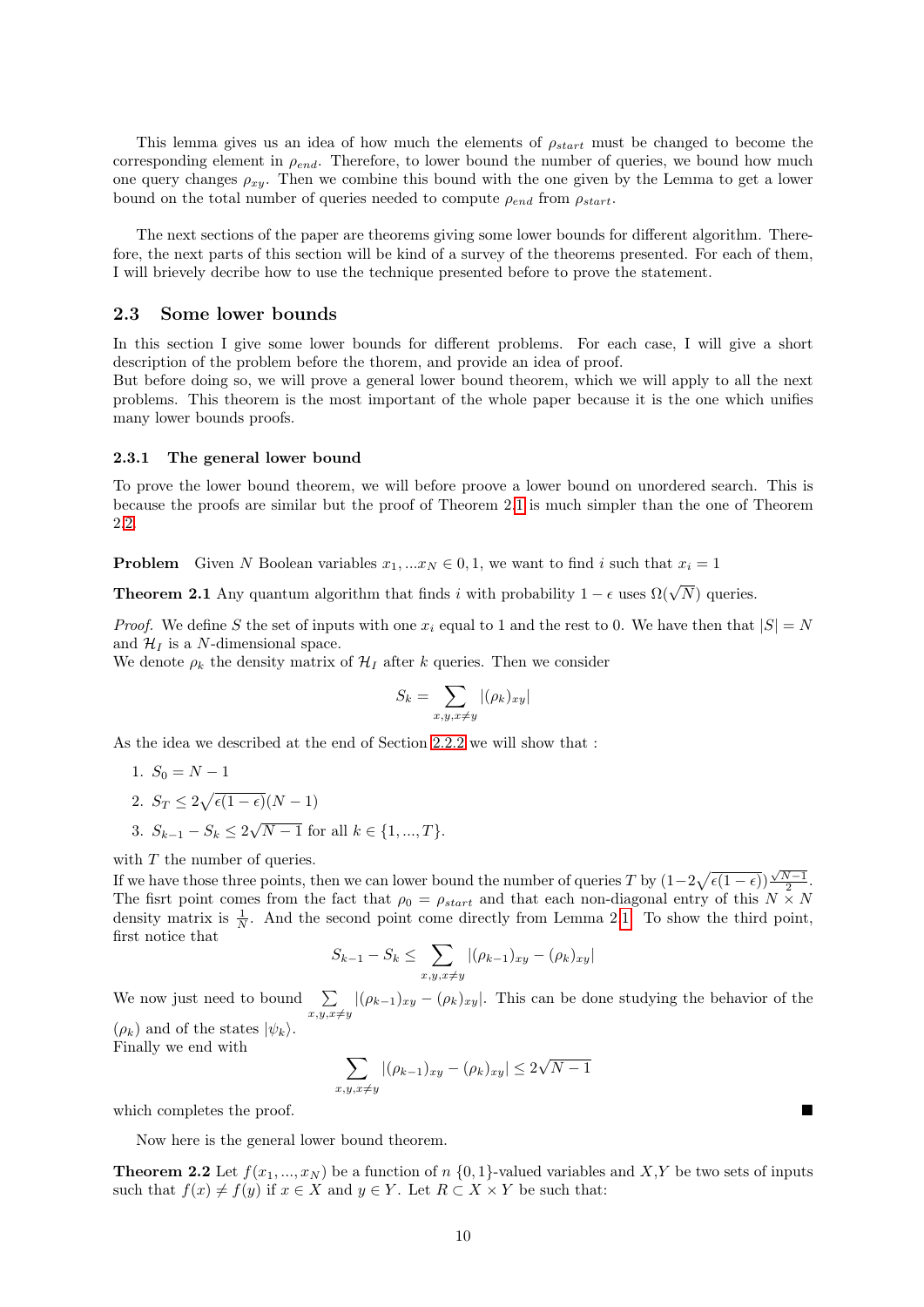- 1. For every  $x \in X$  there exist at least m different  $y \in Y$  such that  $(x, y) \in R$ .
- 2. For every  $y \in Y$  there exist at least m' different  $x \in X$  such that  $(x, y) \in R$ .
- 3. For every  $x \in X$  and  $i \in \{1, ..., n\}$  there are at most l different  $y \in Y$  such that  $(x, y) \in R$  and  $x_i \neq y_i.$
- 4. For every  $y \in Y$  and  $i \in \{1, ..., n\}$  there are at most l' different  $x \in X$  such that  $(x, y) \in R$  and  $x_i \neq y_i.$

Then any algorithm computing f uses  $\Omega\left(\sqrt{\frac{mm'}{ll'}}\right)$ 

Proof. The proof of this theorem is the same idea as the previous pne. We define a set  $S = X \cup Y$  of inputs, and we consider the superposition:

$$
\frac{1}{\sqrt{2|X|}}\sum_{x\in X}|x\rangle + \frac{1}{\sqrt{2|Y|}}\sum_{y\in Y}|y\rangle
$$

over the sets of inputs. We define

$$
S_i = \sum_{x,y,(x,y)\in R} |(\rho_k)_{xy}|
$$

and we show:

1.  $S_0 - S_T \geq (1 - 2\sqrt{\epsilon(1 - \epsilon)})$  $\sqrt{mm'}$  $\sqrt{ll'}$ 

2.  $S_{k-1} - S_k \leq$ 

where  $T$  is the number of queries.

Again the first point follows directly from Lemma 2[.1,](#page-8-0) and it remains to show the second point with some manipulations over the states.

#### <span id="page-10-0"></span>2.3.2 Block sensitivity

Theorem 2[.2](#page-9-3) generalizes the block sensitivity bound described is Section [1.7.](#page-5-0) Indeed, the following theorem:

Theorem 2.3 Let f be any Boolean function (or property). Then, any quantum algorithm computing f uses  $\Omega(\sqrt{bs(f)})$  queries.

can be seen as a particular case of Theorem 2[.2.](#page-9-3) Indeed, let x be the input on which f achieves  $bs(f)$ , and let  $X = \{x\}, Y = \{x^{(S_1),...,x^{(S_{bf(s)})}}\}.$  Finally let  $R = \{(x, x^{(S_1)}), (x, x^{(S_2)}), ..., (x, x^{(S_{bs(f)})})\}.$  We see that the conditions of Theorem 2 are verified, indeed we have  $m = bs(f)$ ,  $m' = 1$ ,  $l = 1$  and  $l' = 1$ . Apply the theorem and get the following lower bound:

$$
\Omega\left(\sqrt{\frac{mm'}{ll'}}\right) = \Omega(\sqrt{bs(f)})
$$

## <span id="page-10-1"></span>2.3.3 AND and OR's

Let  $x_1, ..., x_N$  be N boolean variables, we consider a function AND and ORs:

$$
f(x_1,...,x_N)=(x_1ORx_2...ORx_{\sqrt{N}})AND...AND(x_{N-\sqrt{N}+1}OR...ORx_N)
$$

**Theorem 2.4** Any quantum algorithm computing AND and ORs uses  $\Omega(\sqrt{N})$  queries.

Proof. Application of Theorem 2[.2](#page-9-3)

This theorem gives us a better bound than the bound given by some polynomials because the block This theorem gives us a better bound than the bound given by some polynomials because the block-sensitivity of f is  $\Theta(\sqrt{bs(f)}) = \Theta(\sqrt{N})$ . Hence this method gives a better bound than block-sensitivity method.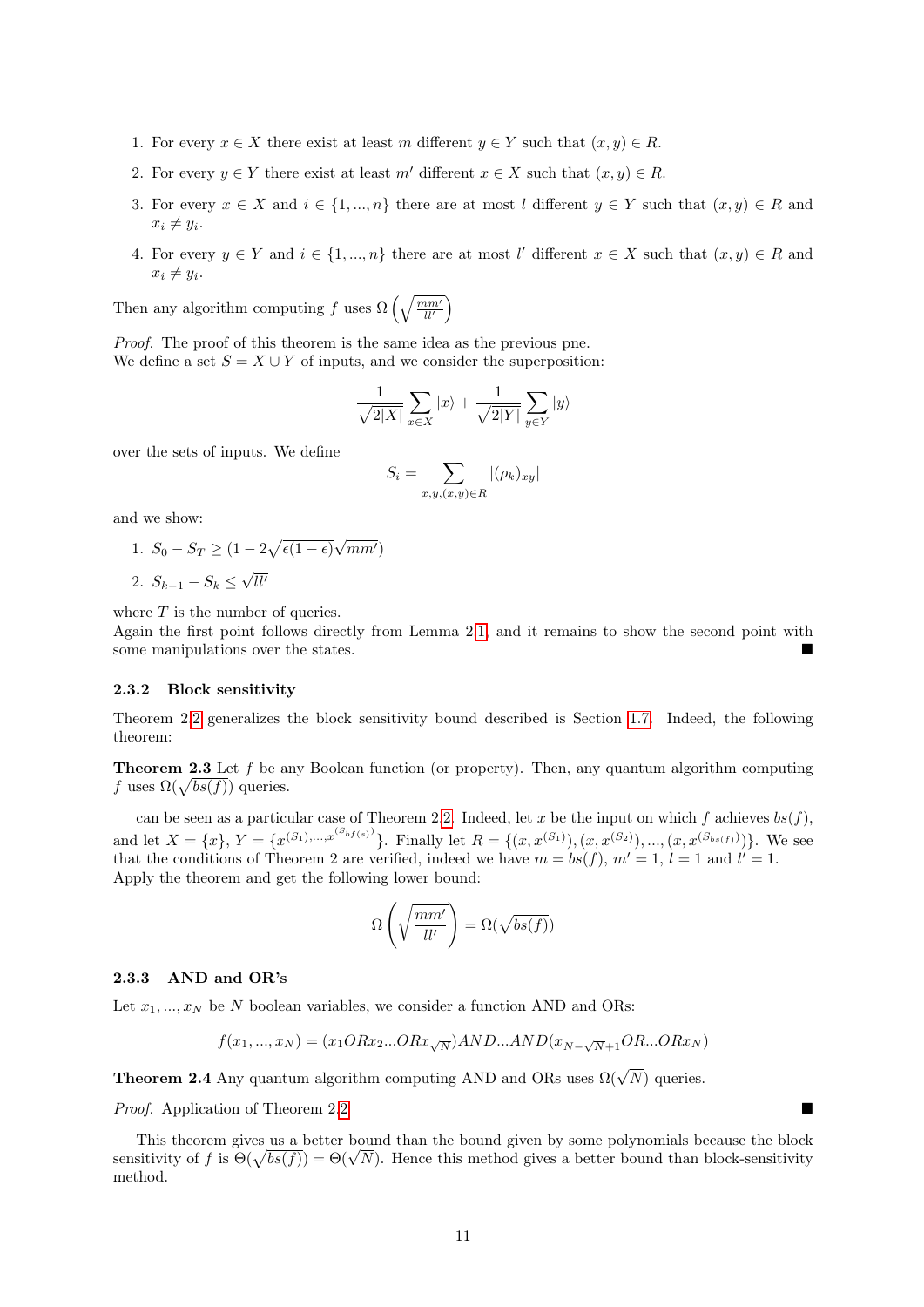#### <span id="page-11-0"></span>2.3.4 Theorem of Nayak and Wu

Theorem [2](#page-9-3) can also give a better bound than the block sensitivity method for the theorem of Nayak and Wu, which statement is the following:

**Theorem 2.5** Let  $f : \{1, ..., n\} \rightarrow \{0, 1\}$  be a Boolean function that is equal to 1 eithet at exactly  $\frac{n}{2}$  ponts of the domain or at exactly  $(1+\epsilon)\frac{n}{2}$  points. Then, any quantum algorithm that determines whether the number of points is  $\frac{n}{2}$  or  $(1+\epsilon)\frac{n}{2}$  uses  $\Omega(\frac{1}{\epsilon})$  queries.

#### <span id="page-11-1"></span>2.3.5 More general result

Note that for some other problems, we would need a more general theorem than Theorem 2[.2.](#page-9-3) For example, we need this extention of the theorem to prove some bounds like the one of inverting a permutation. Here is the statement of the most general theorem of the paper:

**Theorem 2.6** Let  $f(x_1, ..., x_N)$  be a function of n  $\{0, 1\}$ -valued variables and X,Y be two sets of inputs such that  $f(x) \neq f(y)$  if  $x \in X$  and  $y \in Y$ . Let  $R \subset X \times Y$  be such that:

- 1. For every  $x \in X$  there exist at least m different  $y \in Y$  such that  $(x, y) \in R$ .
- 2. For every  $y \in Y$  there exist at least m' different  $x \in X$  such that  $(x, y) \in R$ .
- Let  $l_{x,i}$  be the number of  $y \in Y$  such that  $(x, y) \in R$  and  $x_i \neq y_i$
- Let  $l_{y,i}$  be the number of  $x \in X$  such that  $(x, y) \in R$  and  $x_i \neq y_i$

• Let  $l_{max}$  be the maximum of  $l_{x,i}l y, i$  over all  $(x, y) \in R$  and  $i \in \{1, ..., N\}$  such that  $x_i \neq y_i$ . Then any algorithm computing f uses  $\Omega\left(\sqrt{\frac{mm'}{l_{max}}}\right)$ 

Proof. The proof of this theorem is very similar to the proof of Theorem 2[.2.](#page-9-3) Indeed, we define a set  $S = X \cup Y$  of inputs, and we consider the superposition:

$$
\frac{1}{\sqrt{2|X|}}\sum_{x\in X}|x\rangle + \frac{1}{\sqrt{2|Y|}}\sum_{y\in Y}|y\rangle
$$

over the sets of inputs. We define

$$
S_i = \sum_{x,y,(x,y)\in R} |(\rho_k)_{xy}|
$$

and we show:

1.  $S_0 - S_T \geq (1 - 2\sqrt{\epsilon(1 - \epsilon)})$  $\sqrt{mm'}$ 2.  $S_{k-1} - S_k \leq \sqrt{l_{max}}$ 

We can easily see that this is a generalization of Theorem 2[.2,](#page-9-3) because we just have

$$
l = \max_{x \in X, i} l_{i,x}
$$
 and 
$$
l' = \max_{y \in Y, i} l_{i,y}
$$

and it is obvious that

$$
\max_{(x,y)\in R, x_i\neq y_i,i}l_{i,x}l_{i,y} \le \max_{x\in X,i}l_{i,x} \max_{y\in Y,i}l_{i,y}
$$

This paper gives a nice method to prove some lower bounds on quantum algorithm numer of queries. All the bounds presented in the paper are shown in a very similar way. Moreover, this method have permits to find some stronger bounds fro the AND and ORs and the inverting a permutation problems. The authors conclude giving some open problems which could maybe also be proven with the same kind of proof, as the collision problem or the binary search problem.

 $\blacksquare$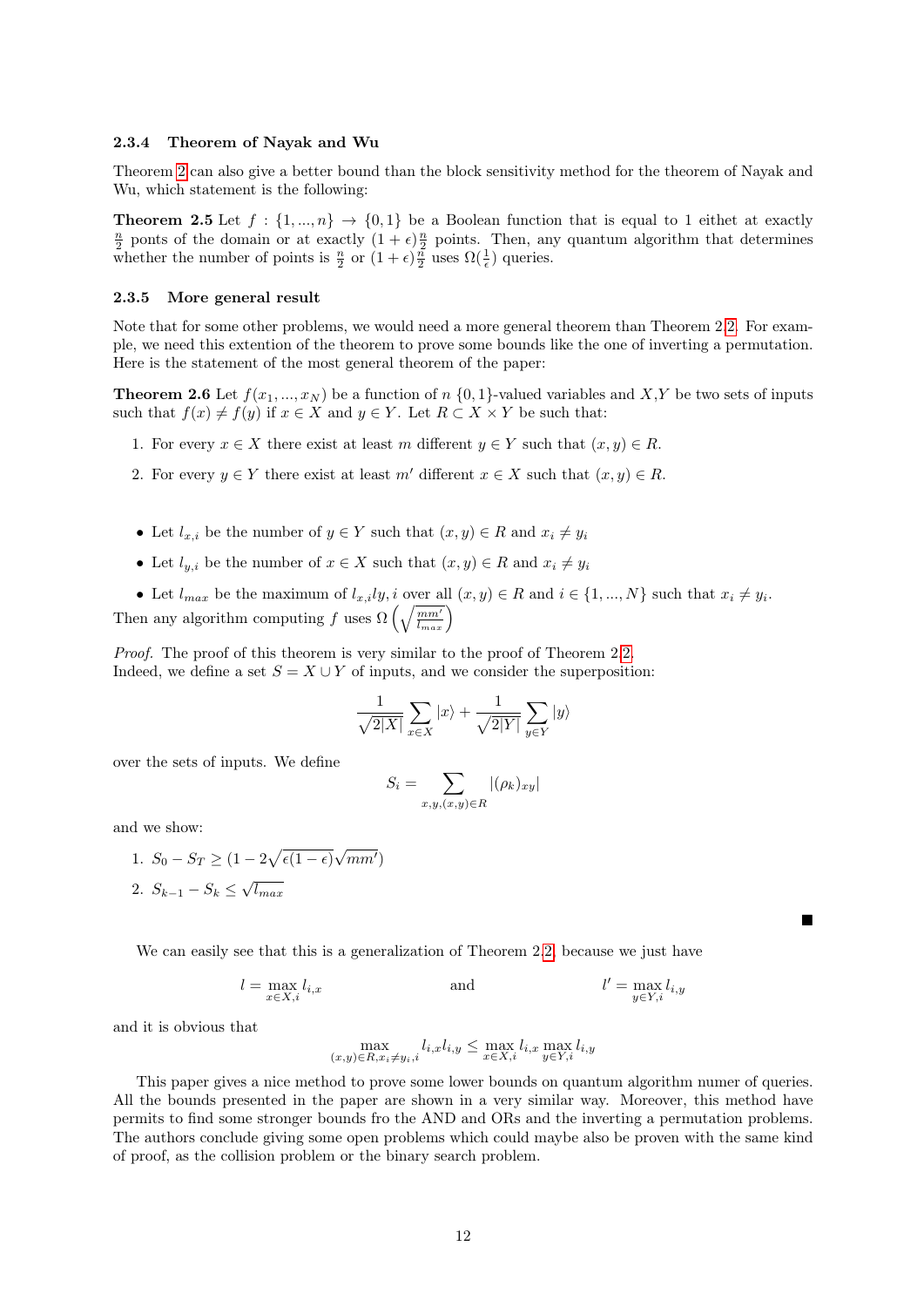# <span id="page-12-0"></span>3 Ugo: Graph Properties and Query Complexity[\[SYZ04\]](#page-17-2)

# <span id="page-12-1"></span>3.1 Some introductory words and context of the work

### <span id="page-12-2"></span>3.1.1 A general overview of the article

This article deals with (asymptotic) lower bounds on the quantum query complexity of some properties having special features; more precisely, the authors focused on boolean properties invariant under transitive group actions. Upper bounds are given first for different properties of these types, namely the ones corresponding to graph properties, directed graph properties, and functions invariants under cyclic shifts. Then a lower bound is given which holds for all properties invariant under some transitive group action. We will take time to explain this last bound, where results from [1](#page-2-0) and [2](#page-7-0) are used.

As this survey is only a conference article, and no detailed version was published, reasonnings are uncomplete, some arguments are missing, and sometimes even wrong or given in a wrong way. That is why we won't enter in details for the main part of the proofs, and sometimes only give general main ideas without any detail.

Before presenting this article, we will first give some introductory words about properties invariant under transitive group actions, and more precisely about graph properties. The motivation of working on such objects is that in the deterministic model, the evasiveness conjecture (also called Karp conjecture) is open since 1973. This conjecture states that for monotone graph properties  $f, D(f)$  is maximal. This is why it is interesting to be able to see if in the quantum model, query complexity of such functions are still "high".

#### <span id="page-12-3"></span>3.1.2 Invariance and graph properties

We keep here notations used in [1.](#page-2-0) As we just stated, we will now focus on some specific class of properties, invariants under some group actions:

**Definition** (Invariance). Let  $f : \{0,1\}^N \to \{0,1\}$  be a property, and  $\Gamma$  a subgroup of  $\mathfrak{S}_N$ . We say that f is invariant under the action of  $\Gamma$  iff :

$$
\forall (x_1, ..., x_N) \in \{0, 1\}^N, \ \forall \sigma \in \Gamma, \ f(x_{\sigma(1)}, ..., x_{\sigma(N)}) = f(x_1, ..., x_N)
$$

This definition is very general; we will focus on a class of groups which have the property of transitivity:

**Definition** (Transitivity). A subgroup  $\Gamma$  of  $\mathfrak{S}_N$  is said to have a transitive action on  $\{1, ..., N\}$  if forall  $i, j \in \{1, \dots N\}$ , there exists  $\sigma \in \Gamma$  such that:  $\sigma(i) = j$ . In other words, the action of  $\Gamma$  on  $\{1, \dots N\}$  has only one orbit.

Here are some examples of properties invariant under some transitive group actions:

#### Example 3.1

- One can see that symmetric boolean functions  $f : \{0,1\}^N \to \{0,1\}$  that were defined in [1](#page-2-0) are exactly properties invariant under  $\mathfrak{S}_N$ . The action is transitive.
- For  $\Gamma := <(1 2 ... N) >$  the group composed of all cyclic shifts of  $\{1, ..., N\}$ , if  $f : \{0, 1\}^N \to \{0, 1\}$ is invariant under  $\Gamma$ , we call f a circular function. Such an action is transitive.
- The trivial properties are the two constant functions over  $\{0,1\}^N$ ; they are of course symmetric, and have deterministic query complexity 0.

Two other classes of properties, called graph properties and directed graph properties lead to open interesting questions in the classical deterministic model: we consider a fixed set of vertices  $V$  of size  $n$ . Then we can see that if  $N = \binom{n}{2}$ 2 (resp.  $N = n(n-1)$ ), a boolean vector  $(x_1, ..., x_N)$  can be associated bijectively to a graph G with edges in  $\begin{pmatrix} V & 0 \\ 0 & 0 \end{pmatrix}$ 2 (resp. a directed graph G with edges in  $V^2 \setminus \{(v, v), v \in V\}$ ). Indeed, one have to see indices  $i \in \{1, ..., N\}$  as edges, and  $x_i = 1$  iff i is an edge of  $E(G)$ . Then a graph property will be a property  $f : \{0,1\}^N \to \{0,1\}$  which is "invariant under graph isomorphism", which means that two  $x$ 's inducing two isomorphic graphs will have the same image under  $f$ . More formally, it simply corresponds to the following definition: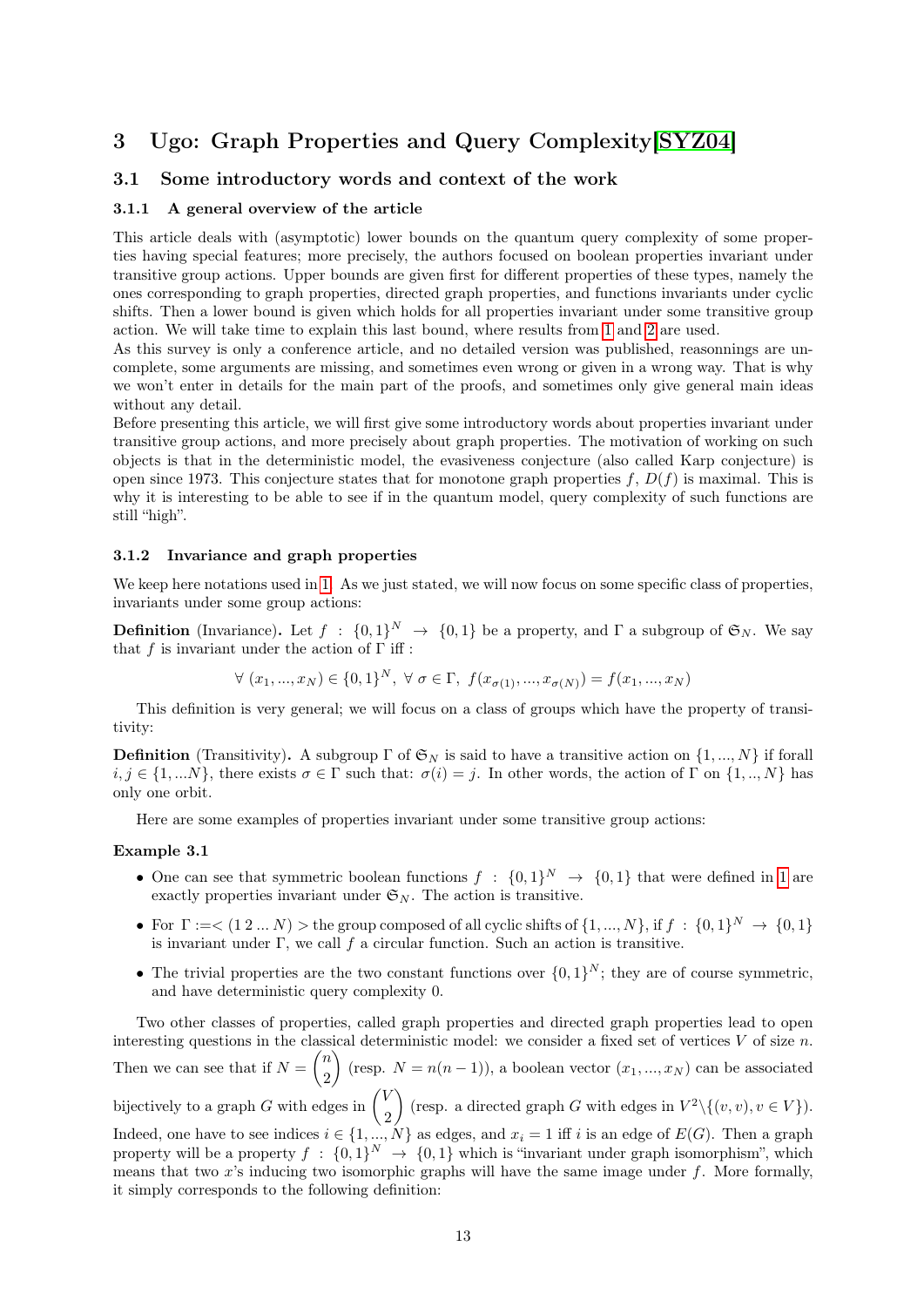**Definition** (Graph property). We assume that V is a fixed set of vertices such that  $|V| = n$  for some nonnegative integer *n*. In the case  $N = \binom{n}{2}$ 2 (resp.  $N = n(n-1)$ ), we associate implicitely  $\{1, ..., N\}$ and  $\begin{pmatrix} V \\ 0 \end{pmatrix}$ 2 (resp.  $V^2 \setminus \{(v, v), v \in V\}$ ). Hence a relabelling  $\sigma \in \mathfrak{S}_V$  of the vertices induces a bijection  $\sigma \in \mathfrak{S}_N$  with:  $\forall \{u, v\} \in \{1, ..., N\}, \ \sigma \cdot \{u, v\} := \{\sigma u, \sigma v\}.$  Let  $\Gamma \simeq \mathfrak{S}_n$  be the subgroup of  $\mathfrak{S}_N$  whose elements are all these induced bijections. We say that  $f : \{0,1\}^N \to \{0,1\}$  is a graph property (resp. directed graph property) if f is invariant under the action of  $\Gamma$ .

One have to pay attention when talking about graph property that the underlying number of vertices n is always fixed. One can see that properties as "being connected", "having at most/least k edges" (for a fixed k) or "having a  $k - clique$ " correspond to graph properties. Deciding query complexity of such properties is equivalent to know how many bits of the upper triangle part of the adjacency matrix of an input graph G we will have to see see in the worst case before being able to decide whether G satisfies f or not.

An interesting case of properties is the one of monotone properties, which correspond to monotone functions  $f : \{0,1\}^N \to \{0,1\}$  (where  $\{0,1\}^N$  has to be considered with the product order). No result about them is given in the article, and we will just mention them there with a few words as they appear to be quite hard to decide. One have to see that a monotone graph property is a graph property f which is invariant under taking subgraph, which means that if  $x, x'$  corresponds to two graphs, with x a subgraph of x', then if  $f(x') = 1$ , we have  $f(x) = 1$ . Amongst our last examples, the property "having at most  $k$  edges" is monotone. It is known since 1976 that deciding monotone graph properties is "asymptoticaly hard"; more precisely, Rivest and Vuillemin showed in [\[LRV76\]](#page-17-10) that for nontrivial monotone graph properties (directed or not), we have:  $D(f) = \Omega(n^2) = \Omega(N)$ . However the following more precise conjecture is still open today:

**Conjecture 3.1** (Karp's Conjecture, 1973) Any non trivial monotone graph property  $f : \{0,1\}^N \to \{0,1\}$ has deterministic query complexity  $D(f) = \binom{n}{2}$ 2  $\bigg) = N.$ 

# <span id="page-13-0"></span>3.1.3 The main results of the article

Important convention: From now until the end of the section, we will consider that all properties that we are considering are nontrivial, otherwise everything we will assert is be trivially wrong. The authors give "almost tight" upper bounds on  $Q_2(f)$  for different properties invariant under some transitive actions, and a general lower bound, using some results from [1](#page-2-0) and [2:](#page-7-0)

<span id="page-13-3"></span>**Theorem 3.1** There exists a graph property  $f : \{0,1\}^N \to \{0,1\}$   $(N = \binom{n}{k}$ 2  $\hat{\theta}$ , such that forall  $\epsilon > 0$ :

 $Q_2(f) = \mathcal{O}(N^{\frac{1}{4}+\epsilon})$ 

<span id="page-13-2"></span>**Theorem 3.2** There exists a directed graph property  $f : \{0,1\}^N \to \{0,1\}$   $(N = \binom{n}{0}^N$ 2 ), such that forall  $\epsilon > 0$ :

$$
Q_2(f) = \mathcal{O}(N^{\frac{1}{4} + \epsilon})
$$

The proof of Theorem [2](#page-13-2) is not given in the paper, as a similar reasonning than the one of Theorem [1](#page-13-3) is used.

<span id="page-13-4"></span>**Theorem 3.3** There exists a circular function  $f : \{0,1\}^N \to \{0,1\}$ , such that forall  $\epsilon > 0$ :

$$
Q_2(f) = \mathcal{O}(N^{\frac{1}{4} + \epsilon})
$$

The following theorem states that Theorems [1,](#page-13-3) [2](#page-13-2) and [3](#page-13-4) are "almost optimal":

<span id="page-13-1"></span>**Theorem 3.4** If there exists some subgroup  $\Gamma$  of  $\mathfrak{S}_N$  acting transitively on  $\{1, ..., N\}$ such that the property  $f : \{0,1\}^N \to \{0,1\}$  is invariant under the action of  $\Gamma$ , then :

$$
Q_2(f) = \Omega(N^{\frac{1}{4}})
$$

We will develop more precisely the proof of Theorem [4.](#page-13-1)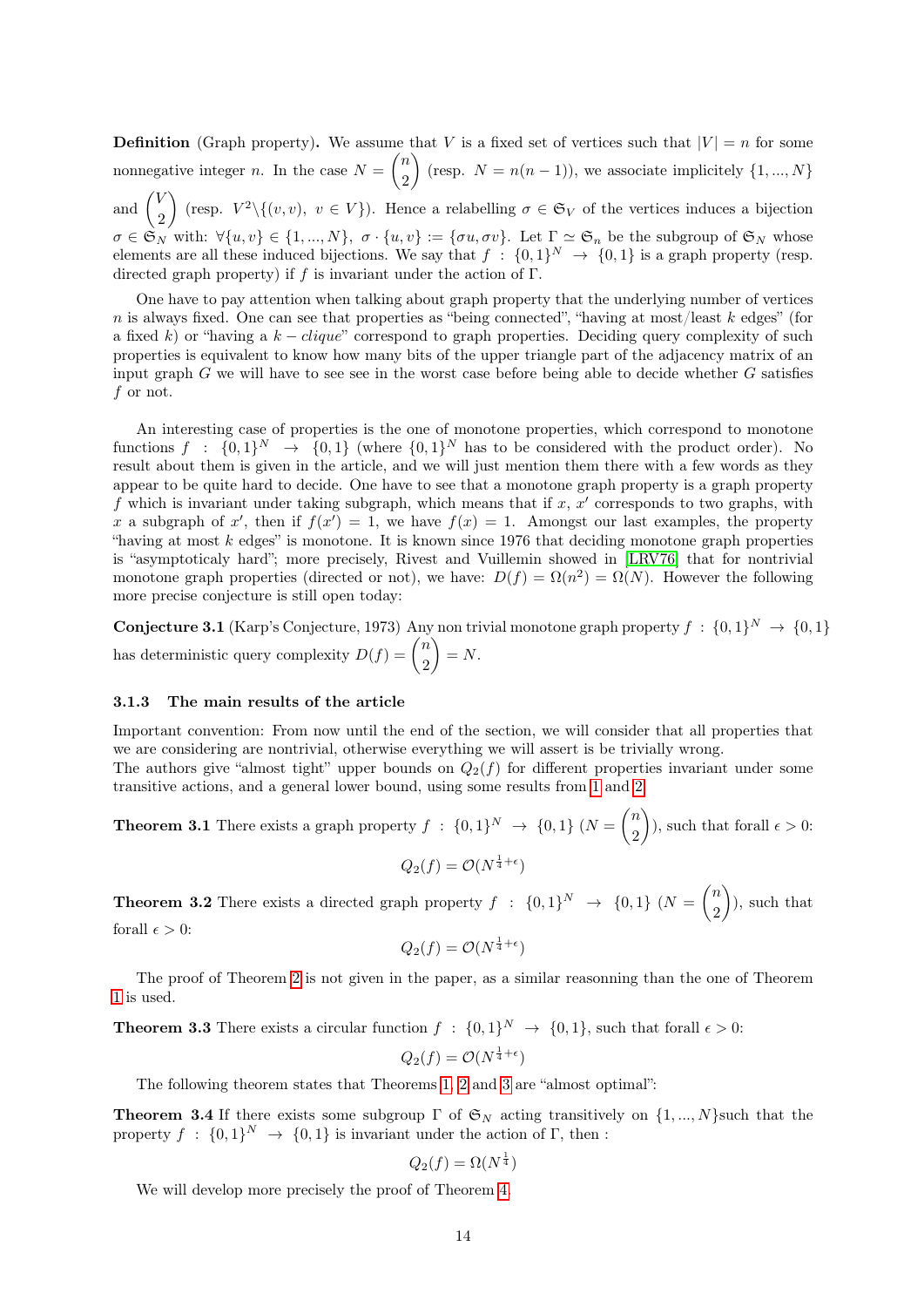### <span id="page-14-0"></span>3.2 General idea about the proofs of the upper bounds

To prove Theorems [1](#page-13-3) and [2,](#page-13-2) the authors considered properties whose query complexity is known to be "low" in the deterministic case, and showed that this is still the case in the quantum model. They designed efficient quantum algorithms to decide these properties, that use as subroutine variants of Grover's algorithm [\[Gro96\]](#page-17-3). These algorithmic tricks allow them to do fast computings on graph, namely find some vertex with a certain property amongst some subset of the vertex set. Some technical lemmas allow them to get a bounded complexity at each step. For Theorem [1,](#page-13-3) the graph property studied is the property of beeing a Scorpion: a graph  $G$  is a Scorpion iff there exist three distinct special vertices  $B, T, S \in V$  called the Body, the Tail and the Sting, such that:

- $S$  has degree 1 and its only neighbour is  $T$ ,
- $T$  has degree 2 and its two neighbors are  $S$  and  $B$ ,
- B has degree  $n-2$  (with  $n = |V(G)|$ ).

It is known (see for example [\[dL12\]](#page-17-11)) that for  $f_{scorpion}$  corresponding to this property and  $n \geq 5$ , we have  $D(f_{scorption}) \leq 6n - 13$  (recall that  $N = \binom{n}{2}$ 2 ). This complexity is one of the lowest that a graph property can have in deterministic model.

For Theorem [2,](#page-13-2) the graph property studied is the property  $f_{sink}$  of being a sink: we say that a directed graph G is a sink when there exists a vertex  $v \in V(G)$  with out-degree 0 and in-degree  $n-1$ . Again in deterministic case, the complexity of this property is linear (see for example [\[BMZ17\]](#page-17-12)) :  $D(f_{sink}) \leq 3n-4$ .

#### <span id="page-14-1"></span>3.2.1 Variants of Grover algorithm

We recall that Grover's algorithm return a marked element amongst a list of n elements, and an error message if such element does not exist in time  $\mathcal{O}(\sqrt{n})$  (with a constant error probability, say  $\frac{1}{3}$ ). Here are some more precises versions of this algorithm and of its complexity which are used in the article almost everywhere, and were presented in [\[HMdW03\]](#page-17-13):

Lemma 3.1 Assume we have a subroutine that decides if a given element is marked or not in time q. Then there exists a quantum algorithm that we will call  $A$ lgo1 which takes as input n elements and returns a marked element or an error message if no marked element exists, with constant error probability (say  $\frac{1}{3}$ ). Moreover this algorithm runs in expected time and query complexity  $\mathcal{O}(\sqrt{\frac{n}{m}}q)$ , where m is the number of marked elements.

From this Lemma, with some algorithmic tricks the authors show how to get the following result:

**Lemma 3.2** Assume we have a subroutine that decides if a given element is marked or not in time q. Let k be a fixed integer and  $\epsilon > 0$ . Then there exists a quantum algorithm that we will call  $Alqo2$  which takes as input n elements, with m of them marked, and returns  $k$  marked element if there are at least  $k$ marked elements or the m marked elements otherwise, with error probability less than  $\epsilon$ . Moreover this algorithm runs in expected time and query complexity  $\mathcal{O}(q\sqrt{min(k,m)n} + q\sqrt{n}\log(\frac{k}{\epsilon}))$ .

We give here some examples of applications of these algorithms that are used in the article: let G be a graph with *n* vertices and  $\epsilon > 0$ .

- Given a vertex v, we can check in  $\mathcal{O}(\sqrt{n}\log(\frac{2}{\epsilon}))$  queries if it has degree 1 with error probability less than  $\epsilon$ . For this apply  $Algo2$  with  $k = 2$ , list of elements  $V \setminus \{v\}$  and marked elements neighbours of v. Our subroutine consists here only in checking that a given vertex u is a neighbour of v, so  $q = 1$ . If the algorithm returns some solution, then v has degree at least 2 with error probability  $\frac{\epsilon}{2}$ . Apply Algo1 (or Algo2 with  $k = 1$ ) then to check whether  $deg(v) = 0$ .
- With the same idea, by inverting marked and unmarked elements, we can check that a given  $v$  has degree  $n-2$ .
- Contrarily to what is written in the article, with the same method we need  $\mathcal{O}(\sqrt{n}\log(\frac{3}{\epsilon}))$  queries to check whether a given vertex has degree 2.
- If U is a subset of V with u vertices such that all vertices v in  $V \setminus U$  with no neighbour in U have degree at most d in G, then we can find with  $\mathcal{O}(\sqrt{n}\sqrt{\frac{u}{d}})$  queries such a vertex v. For this we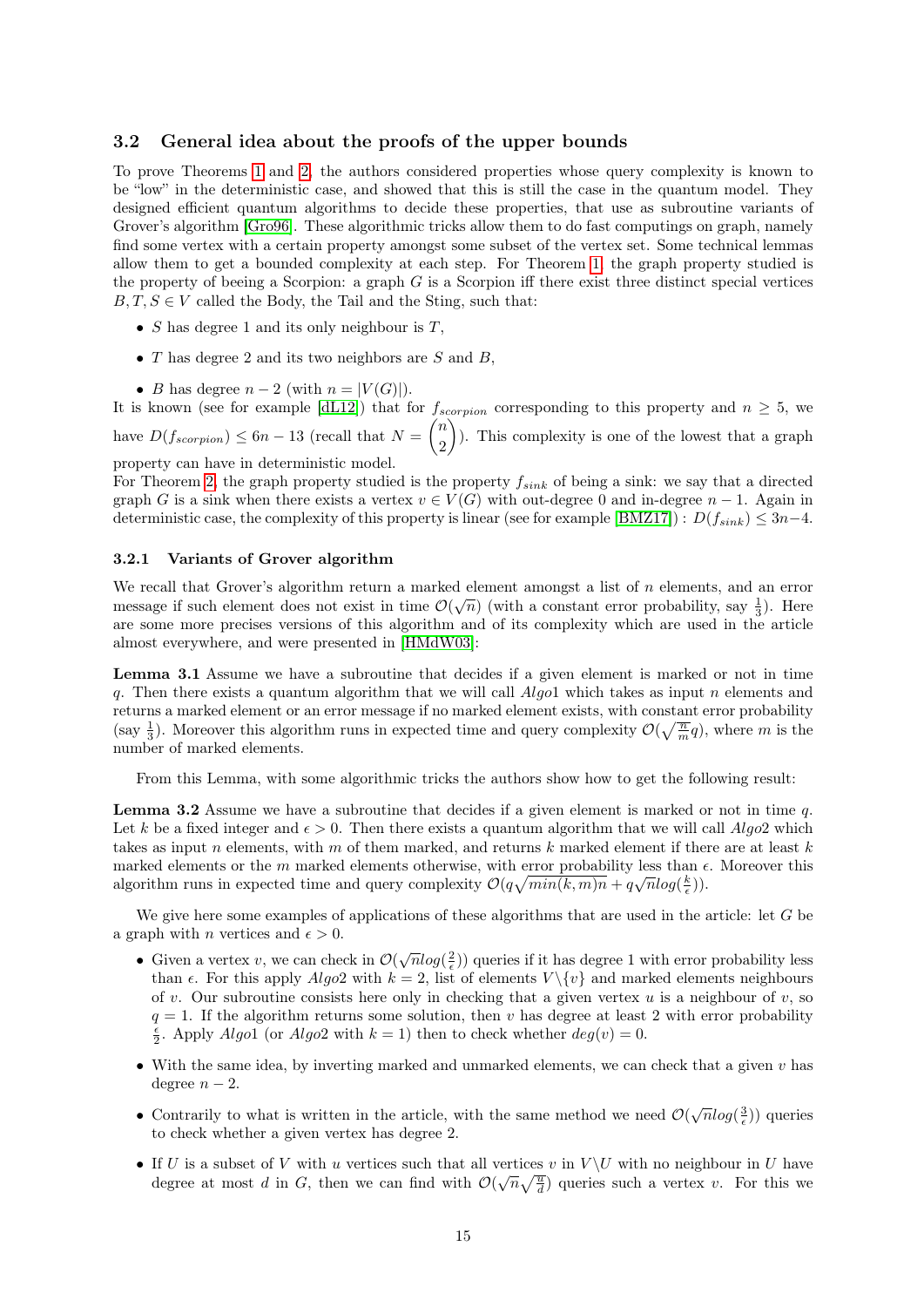apply  $Algo1$  with list of elements V and marked elements vertices v with no neighbour in U. The subroutine of Algo1 used here consists in checking that an input vertex  $v$  has no neighbour in  $U$ , which can be done by running  $Algo2$  with list of elements U, marked elements neighbours of v (so  $m \leq d$ , and  $q = 1$ .

#### <span id="page-15-0"></span>3.2.2 One of the algorithms (very informal version)

Two algorithms are given deciding  $f_{scorption}$ , the second beeing a modified version of the first which has the desired complexity. Their goal is to find as quick as possible candidates for  $S, T$  and  $B$ , and to discard a maximum of candidates if it fails to do this. If we have three candidates vertices, we can then check with "low" complexity (namely  $\mathcal{O}(\sqrt{n}\log(\frac{1}{\epsilon}))$ ) whether the input graph G is a scorpion graph with these vertices as  $S, T$  and  $B$  (see Lemma 7 of the article). We just give here the idea of the first algorithm, and won't talk of its modified version, as its complexity analysis is quite unclear.

Recall that the algorithm takes as input a graph  $G = (V, E)$  and outputs whether G is a scorpion or not with high probability. Here are its five steps:

- 1 We chose uniformly at random a subset U of V with only "few vertices":  $|U| = 2\sqrt{n \log(n)}$ . Then if  $G$  is a scorpion,  $T$  and  $S$  are not in  $U$  with "high" probability.
- 2 We find a vertex v which has no neighbour in U with tricks used in the last subsection; if  $G$  is a scorpion, we know that such a vertex exists with high probability, as  $S$  and  $T$  have this property. Some probability lemma (see Lemma 8 of the article) ensure us that if  $v$  exists, then it has "low" degree with high probability, namely:  $deg(v) \leq \sqrt{nlog(n)}$ .
- 3 If we are lucky, we found in step 3 a vertex v which is  $T$  or  $S$ . So we check whether  $G$  is a scorpion with  $v$  in the role of  $T$  or  $S$ . If the answer is 'Yes' we are done and return 'Scorpion graph'.
- 4 Otherwise, we know that if G is a scorpion, then B has to be a neighbour of v. Our objective now is then to find  $B$  amongst the neighbors of  $v$ . We saw that we can assume that  $v$  has at most  $\sqrt{nlog(n)}$  neighbors, so it won't be too costly to look for B amongst them. We use Algo2 with  $k = \sqrt{n \log(n)}$  to get the set W of these elements.
- 5 We look for a (unique) candidate for B in W with  $Algo1$ , i.e a vertex with degree  $n-2$ . If we don't find it, then we return 'Not a Scorpion graph'; otherwise we test whether  $G$  is a scorpion with this candidate as B, and return the answer of this check.

As we mentioned earlier, this algorithm is still too costly to achieve the bound of Theorem [1.](#page-13-3) This is why the authors transformed it with the following idea: instead of looking for a unique  $v$  in step 1, they now look for many  $v_i$ 's associated to many sets  $U_i$ 's, and hope to find with high probability a good candidate for body in the intersection of their neighborhoods. However it is not so clear how they get all their complexity bounds and use Algo1 and Algo2...

We won't talk about the proof of Theorem [3](#page-13-4) here, as the same kind of tricks and reasonnings are used.

# <span id="page-15-1"></span>3.3 Proof of the lower bound of Theorem [4](#page-13-1)

In the last section of the article, two proofs are given of two lower bounds: one for the classical model, and then the one of Theorem [4.](#page-13-1) We give here these two proofs; however we warn the reader that though the Lemma 14 which is given in the paper to give the first proof is true, it is too specific and unappropriate to prove the result which is discussed. The authors were more likely thinking in their proof about the more general version of the lemma that we can find in [\[LRV76\]](#page-17-10), as it is the one we need to use to obtain the good equality. We will then use this formulation here instead of the one given in the article.

The first result discussed is a lower bound in the classical case; we take again here the notations of section [1](#page-2-0) for certificate complexity:

**Theorem 3.5** If a property  $f : \{0,1\}^N \to \{0,1\}^N$  is invariant under some transitive group action  $\Gamma$ , then  $C_0(f)C_1(f) \geq N$  and thus  $D(f) \geq C(f) \geq \sqrt{N}$ .

*Proof.* We consider here  $A, B \subseteq \{1, ..., N\}$  1- and 0-certificates of size respectively  $C_1(f)$  and  $C_0(f)$ , with associated a and  $b \in \{0,1\}^N$  such that  $f(a) = 1$  and  $f(b) = 0$ . If we show that  $|A||B| \geq N$ , then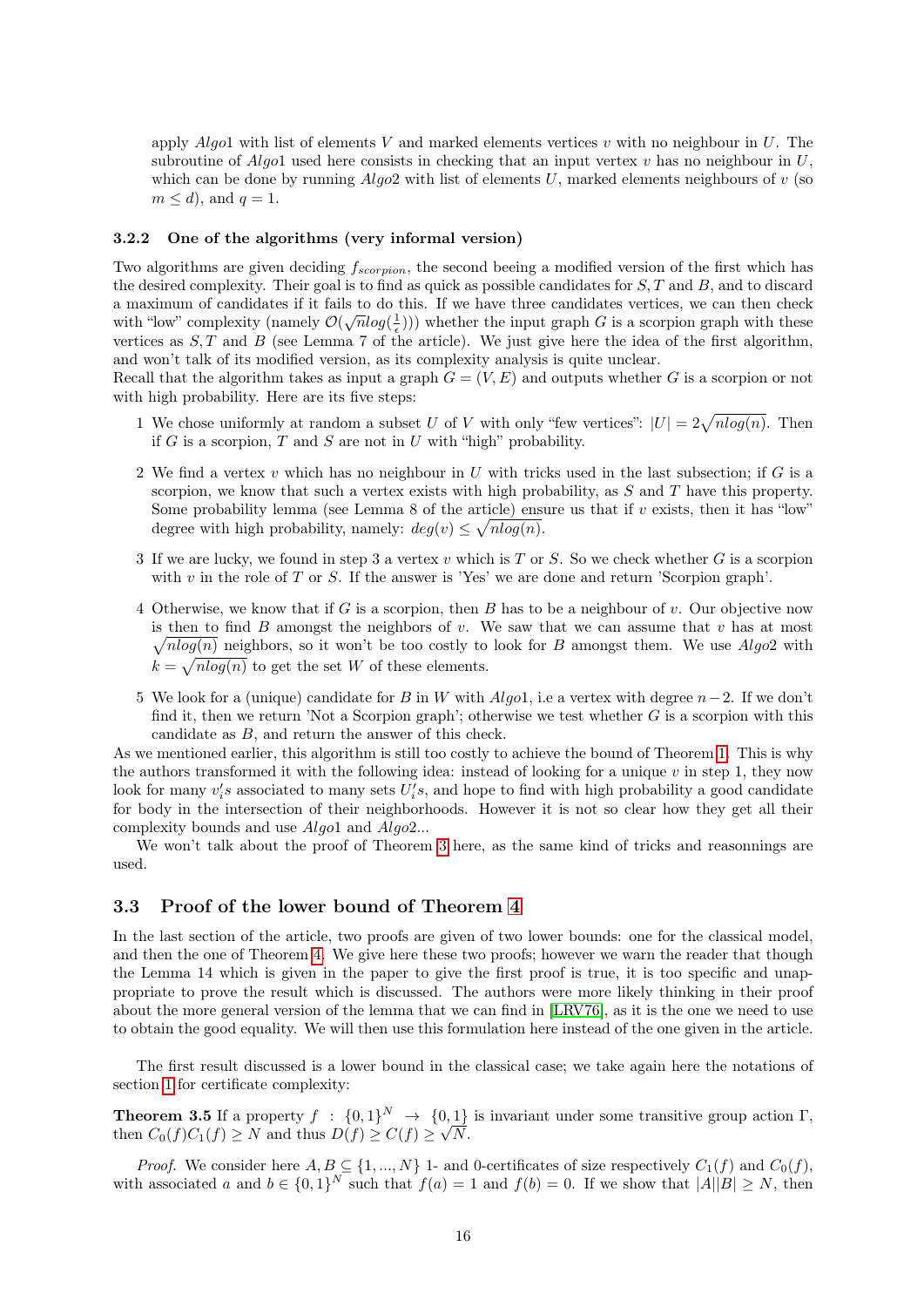we are done. One can observe that the group action of  $\Gamma$  on  $\{1, ..., N\}$  induces a group action of  $\Gamma$  on  $2^{\{1,\ldots,N\}}$  defined by:

$$
\forall \sigma \in \Gamma, \ \forall C \subseteq \{1, ..., N\}, \ \sigma(C) := \{\sigma(i), \ i \in C\}
$$

This action preserves cardinalities of subsets. We denote with  $\Gamma(B) := \{ \sigma(B), \sigma \in \Gamma \}$  the orbit of B by this action. One can observe by transitivity of Γ that, forall  $i \in \{1, ..., N\}$ , the quantity  $|\{\sigma(B), \sigma \in$  $\Gamma, i \in \sigma(B)$ } is constant, i.e does not depend on i.

A first observation that can be done is that any  $B' = \sigma(B) \in \Gamma(B)$  is a 0-certificate as well associated to  $b' := \sigma(b)$ ; indeed, let x be such that:  $x|_{B'} = b'|_{B'}$ . Then if we note  $\sigma(x) := (x_{\sigma(1)}, ..., x_{\sigma(N)})$  we have:  $f(x) = f(\sigma^{-1}(x))$ , and  $f(b') = f(\sigma^{-1}(b'))$  as f is invariant under  $\Gamma$  action. But  $\sigma^{-1}(x)|_B = \sigma^{-1}(b')|_B =$  $b|_B$ , so :  $f(x) = f(b') = 0$ , which prove that B' is a 0-certificate.

One can observe moreover that any  $B' \in \Gamma(B)$  must intersect A: if there is  $B' \in \Gamma(B)$  such that  $A \cap B' = \emptyset$ , then by flipping bits of a with indices in B' to those of  $b' = \sigma(b)$ , we get a a' valued 1 by f, as A is a 1-certificate, which contradicts our previous observation that  $B'$  is a 0-certificate. Hence:  $A \cap B' \neq \emptyset$ .

This result allows us to derive the following inequality:

$$
\sum_{B' \in \Gamma(B)} |A \cap B'| \ge |\Gamma(B)| \tag{1}
$$

Now we will use the following lemma stated in [\[LRV76\]](#page-17-10):

<span id="page-16-0"></span>**Lemma 3.3** Let E be a finite set, and O be a family of k-subsets of E. If  $\Gamma$  is a transitive group action on E such that O is an orbit of its induced action on  $2^E$ , then for any  $i \in E$ :

$$
k|\mathcal{O}| = |E| |\{B' \in \mathcal{O}, i \in B'\}|
$$

If we apply this lemma here with  $E := \{1, ..., N\}, \mathcal{O} := \Gamma(B)$  and any  $i \in E$  then we get:

$$
|B||\Gamma(B)| = N|\{\sigma(B), \ \sigma \in \Gamma, \ i \in \sigma(B)\}\
$$
\n<sup>(2)</sup>

Hence we have :

$$
\sum_{B' \in \Gamma(B)} |A \cap B'| = \sum_{\sigma \in \Gamma} \sum_{i \in A} 1_{i \in \sigma(B)} = \sum_{i \in A} \sum_{\sigma \in \Gamma} 1_{i \in \sigma(B)} = \sum_{i \in A} |\{\sigma(B), \ \sigma \in \Gamma, \ i \in \sigma(B)\}| = |A| \frac{|B||\Gamma(B)|}{N}
$$

We then conclude with (1) that  $|A||B| \geq N$ , which is the desired result.

Now we have a bound in the classical model, we will conclude by giving the proof in the quantum model of Theorem [4;](#page-13-1) again, we will use the notations of section [1](#page-2-0) for block sensitivity complexity, and of [2:](#page-7-0)

*Proof* (Theorem [4\)](#page-13-1). Let f be a nontrivial function invariant under the transitive group action of some Γ. As query complexity of f is the same that the one of its complementary  $1 - f$  in any model, we can consider wlog that  $f((0, ..., 0)) = 0$ . We consider  $B \subseteq \{1, ..., N\}$  some minimal by inclusion such that  $f((0, ..., 0)^B) = 1$ . Then we have:  $|B| \le bs(f)$ , and from section [1,](#page-2-0) we know that  $Q_2(f) = \Omega(\sqrt{bs(f)})$ . Then if are able to show that  $Q_2(f) = \Omega(\sqrt{\frac{N}{|B|}}) = \Omega(\sqrt{\frac{N}{bs(f)}})$ , by combining the two bounds, we will get that  $Q_2(f)^2 = \Omega(\sqrt{N})$ , which gives us the desired result. We show this last bound from Ambaini's theorem presented in section [2:](#page-7-0)

we choose set of entries  $X := \{(0, ..., 0)\}\$ and  $Y := \{\sigma((0, ..., 0)^B), \sigma \in \Gamma\}$ . By invariance of f under Γ action, f is valued 1 on Y, and so  $f(x) \neq f(y)$  for any  $(x, y) \in X \times Y$ . We choose the relation  $R := X \times Y$ , and the parameters of the theorem (there is a little mistake in the article: one have to exchange min and maxs):

- 1  $m := min_{x \in X} |\{y \in Y, (x, y) \in R\}| = |Y|$
- 2  $m' := min_{y \in Y} |\{x \in X, (x, y) \in R\}| = 1$
- $3 \; l := \max_{x \in X, i \in \{1, ..., N\}} |\{y \in Y, (x, y) \in R, x_i \neq y_i\}| = |\{y \in Y, y_i = 1\}| = |\{\sigma((0, ..., 0)^B), \sigma \in \mathbb{R}\}|$  $\Gamma, \sigma((0,...,0)^B)_i = 1$ } for any  $i \in \{1,...,N\}.$

4 
$$
l' := max_{y \in Y, i \in \{1, ..., N\}} |\{x \in X, (x, y) \in R, x_i \neq y_i\}| = 1
$$